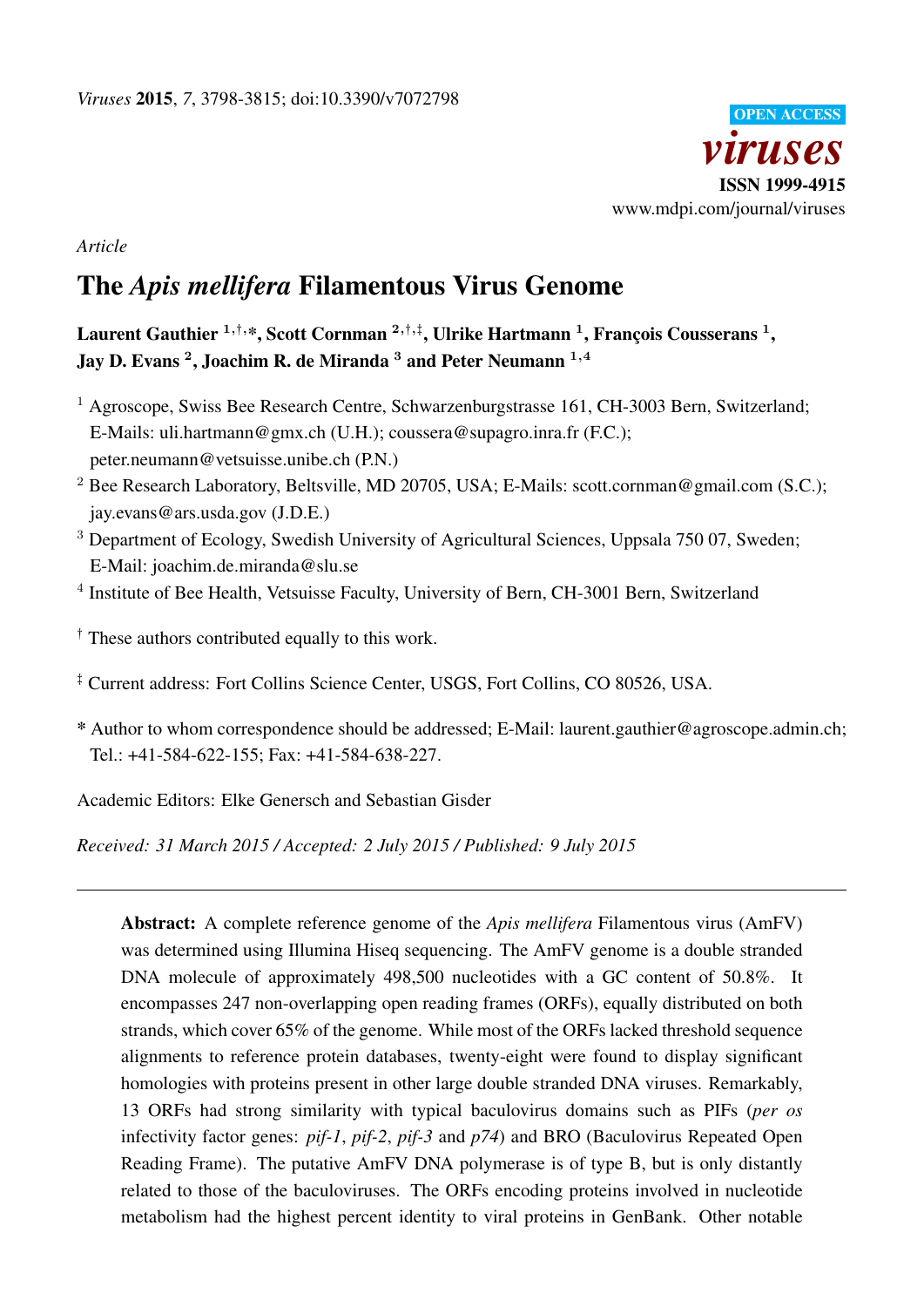features include the presence of several collagen-like, chitin-binding, kinesin and pacifastin domains. Due to the large size of the AmFV genome and the inconsistent affiliation with other large double stranded DNA virus families infecting invertebrates, AmFV may belong to a new virus family.

Keywords: *Apis mellifera*; filamentous virus; genome annotation

## 1. Introduction

*Apis mellifera* filamentous virus (AmFV) was originally described as a rickettsia disease of honeybees (*Apis mellifera*) [\[1\]](#page-13-0), but was later characterized as a large enveloped DNA virus [\[2\]](#page-13-1). It derives its name from the long  $(3150 \times 40 \text{ nm})$  filamentous nucleoprotein that folds in three superimposed figure-8 loops (Figure [1\)](#page-2-0) into a 450 nm  $\times$  170 nm rod-shaped virion [\[2](#page-13-1)[,3\]](#page-13-2). The nucleoprotein contains a central core of double stranded DNA (dsDNA) wrapped by two major nucleoproteins while the tri-laminate virion envelope contains lipids, two major proteins and several minor proteins [\[4\]](#page-13-3). One major diagnostic feature of AmFV infection is that the hemolymph of severely infected adult honeybees becomes milky-white due to cellular degradation and the large number of virions present, which is also a primary feature of insect ascoviruses infecting Lepidopteran hosts [\[5\]](#page-13-4).

*A. mellifera* filamentous virus epizooties were identified in various parts of the world through electron microscopic examination of bee hemolymph samples [\[6\]](#page-13-5). AmFV was shown to multiply in different bee tissues, principally in the fat body and ovarian tissues of adult bees [\[7\]](#page-13-6). Highly infected bees display signs of weakness and are usually gathered at the hive entrance. Although it may occasionally induce such overt, colony-level symptoms, AmFV is usually considered a weakly pathogenic virus of honeybees, with low impact on host lifespan [\[7,](#page-13-6)[8\]](#page-13-7). Experimental infections can be established by feeding adult bees AmFV particles, but only when co-infected with *Nosema apis* spores [\[9\]](#page-13-8). Historically, there has been a strong association between *Nosema sp.* and AmFV infections [\[7\]](#page-13-6). AmFV has occasionally been associated with winter honeybee colony mortality [\[3\]](#page-13-2), but its annual peak incidence is mostly in spring, coinciding with the peak incidence of *N. apis* [\[9\]](#page-13-8). Filamentous viruses with similar morphology and tissue distribution have also been observed in a number of parasitic wasps, where they may be associated with super-parasitism behavior [\[10\]](#page-13-9).

Here we present the complete nucleotide sequence and annotation of the AmFV genome, as well as insights into the distribution of this virus in honeybee colonies. Although some coding sequences are homologous with other large dsDNA viruses of invertebrates, such as baculoviruses, the size of AmFV genome, the proportion of putatively non-coding sequences and the large number of open reading frames (ORFs) lacking database matches all suggest a very distinct virus that merits classification in a new family of insect viruses.

## 2. Materials and Methods

## *2.1. AmFV DNA Isolation, Sequencing, and Assembly*

Viral particles were purified from six infected honeybee workers, collected from a single colony in the spring of 2009 in Bern, Switzerland, that were displaying the characteristic "milky hemolymph"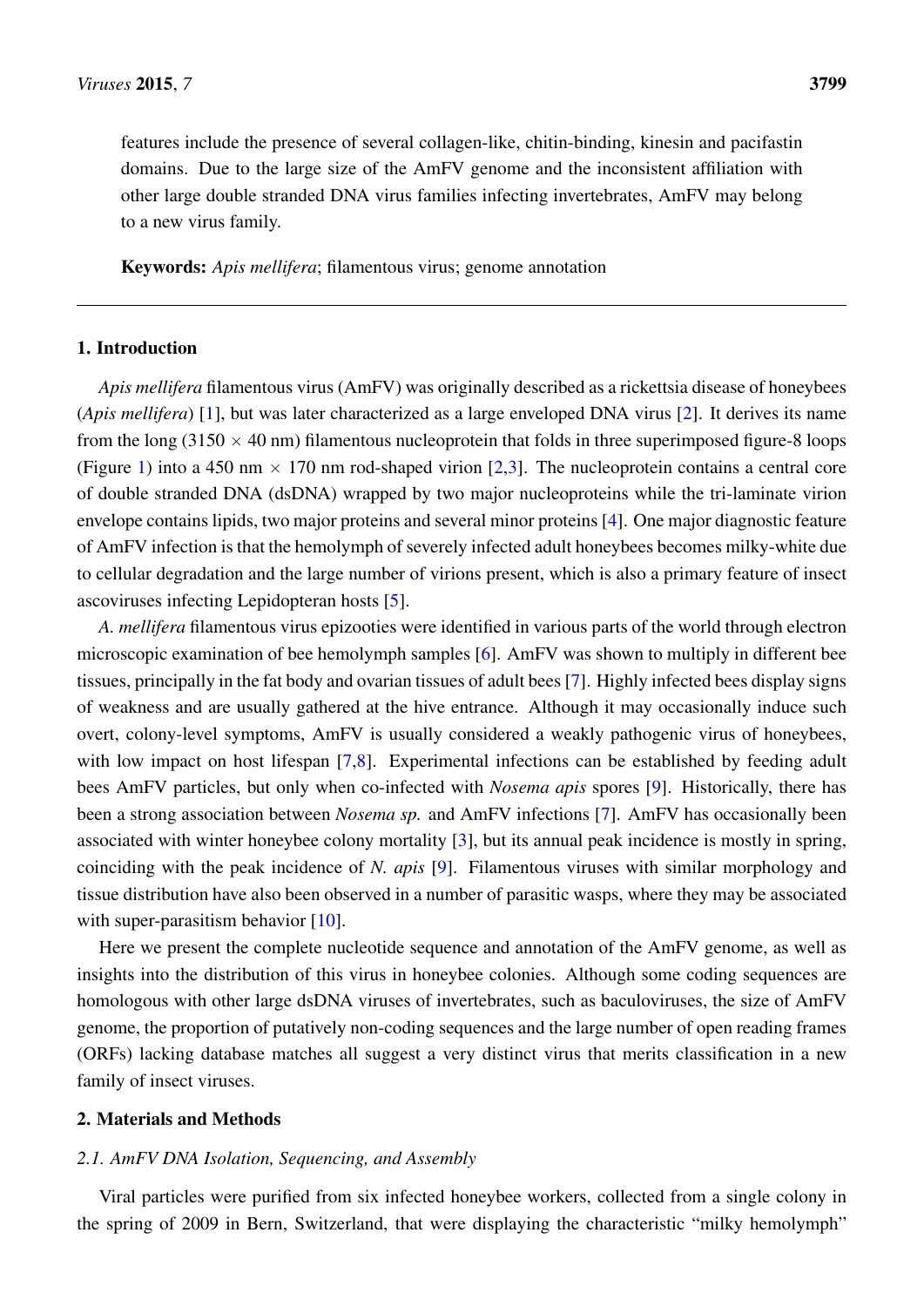AmFV clinical signs. After homogenization in 1.5 mL of 50 mM Tris pH 7.5 buffer, viral particles were separated by centrifugation on a  $10\% - 60\%$  Nicodenz® (Sigma-Aldrich, St Louis, MI, USA) gradient. Two visible bands were extracted from the gradient and analyzed by transmission electron microscopy Two visible bands were extracted from the gradient and analyzed by transmission electron microscopy (TEM). The presence of AmFV enveloped virions (Figure [1\)](#page-2-0) was confirmed in the lower band while the upper band contained mostly degraded nucleoproteins. Total DNA was purified from the lower band by phenol-chloroform extraction and precipitation with ethanol. The DNA was resuspended in 5 mM Tris pH 7.5 and quantified using the Qubit<sup>®</sup> system (Life Technologies, Carlsbad, CA, USA) One hundred nanograms of DNA were sent to Fasteris Life Science Co. (Geneva, Switzerland) where a paired-end library was prepared using the TruSeq® Nano DNA LT kit (Illumina, San Diego, CA, USA) with bead-based size selection of 550 bp fragments. The library was sequenced on an Illumina HiSeq 2500 Analyzer, producing 100-bp paired reads that were quality filtered and adapter screened by the sequence provider and assembled *de novo* at a range of kmers using the VELVET program [\[11\]](#page-13-10). AmFV clinical signs. After homogenization in 1.5 mL of 50 mM Tris pH 7.5 buffer, viral particles were

Alignments from the scaffold dataset were produced using the SeqMan (Lasergene 7.0; Dnastar Inc., Alignments from the scaffold dataset were produced using the SeqMan (Lasergene 7.0; Dnastar Inc., Madison, WI, USA) software. Gaps and ambiguous regions were amplified by PCR using a high fidelity Madison, WI, USA) software. Gaps and ambiguous regions were amplified by PCR using a high fidelity polymerase (HIFI, Kapa-Biosystems, Wilmington, MA, USA) and appropriate primers. The resulting polymerase (HIFI, Kapa-Biosystems, Wilmington, MA, USA) and appropriate primers. The resulting amplicons were sequenced on both strands using the Sanger sequencing method. amplicons were sequenced on both strands using the Sanger sequencing method.

Jellyfish [\[12\]](#page-13-11) was used to evaluate the heterogeneity of the isolated sample by plotting the coverage of Jellyfish [12] was used to evaluate the heterogeneity of the isolated sample by plotting the coverage all kmers of length 59 occurring in the raw reads. Batches of kmers were assembled with CLC Genomics v. 7.1 (Qiagen, Valencia, CA, USA) using a kmer of 59 and searched by BLASTX against the UniRef90 database  $[13]$ .

<span id="page-2-0"></span>



**Figure 1.** Morphology of AmFV virions: (**A**,**B**) Electron micrographs of "milky" bee Figure 1. Morphology of AmFV virions: (A,B) Electron micrographs of "milky" bee hemolymph containing characteristic AmFV nucleoproteins (np) and enveloped virions (v). hemolymph containing characteristic AmFV nucleoproteins (np) and enveloped virions (v). Approximate size is indicated by scale bars. Approximate size is indicated by scale bars.

# *2.2. AmFV Sequence Analysis*

Methionine-initiated open reading frames (ORFs) of 100 amino acids or more were identified with the getorf program of the EMBOSS package [\[14\]](#page-13-13). Those ORFs with no or minimal overlap were identified using the AMIGENE gene prediction software [\[15\]](#page-14-0) and were assumed to encode putative proteins. The sequences of these ORFs were compared with BLASTP to the "UniRef90" database and with delta-blast to the conserved domain database (CDD) of NCBI, in both cases with a minimum e-value of  $1.0e^{-5}$ , as well as against the Pfam-A database (Hmmer3) with a minimum e-value for the best domain match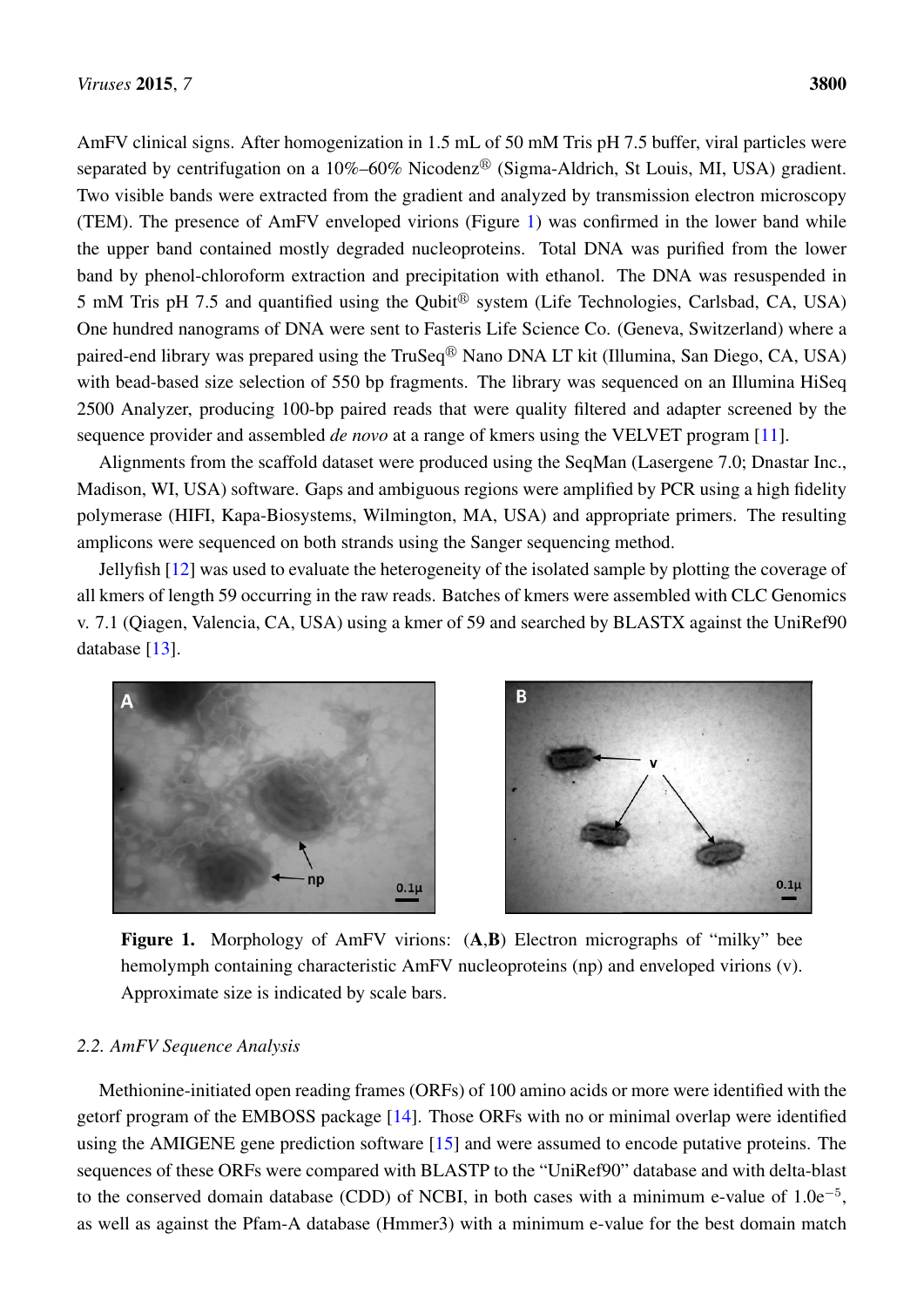of 0.1. The graphical representation of genomic ORFs was performed using GenQuest (Lasergene 7.0; Dnastar Inc., Madison, WI, USA). Multiple sequence alignments were performed using the Multalin software [\[16\]](#page-14-1). Phylogenetic analyses were conducted using the pipeline offered by Phylogeny.fr: MUSCLE was used for multiple alignment, Gblocks for alignment curation, PhyML for phylogeny and finally TreeDyn for tree drawing [\[17\]](#page-14-2). Pfam domains of proteins were identified using SMART [\[18\]](#page-14-3). The GC content of the genome was calculated using DNA plotter [\[19\]](#page-14-4).

# *2.3. Assembly of AmFV-Like Contigs from the USA*

Cornman *et al.*, 2010 [\[20\]](#page-14-5) identified several putative virus sequences from shotgun genomic sequencing of a U.S.A. sample of the bee parasite *Varroa destructor*, which, by BLAST alignment, were found to partly overlap with the AmFV genome sequence presented here. The original reads  $(N = 95,386)$  underlying those varroa-derived contigs were reassembled with Mira4 [\[21\]](#page-14-6), in order to identify and maximize the major contigs for this virus isolate, resulting in 844 contigs of 300 bp or more, with an N50 of 2052 bp. MegaBLAST was used to select a subset of contigs matching the AmFV reference assembly presented here. These 88 contigs totaled 461.7 kb of sequence with an average  $G + C$  content of 50.0%. The coverage and consistency of the final genome model was assessed by mapping read pairs with "Bowtie2" using the "very-sensitive" and "end-to-end" quick switches. The statistics for this alignment were calculated with SAMtools [\[22\]](#page-14-7) and the Picard package [\[23\]](#page-14-8).

# *2.4. AmFV PCR Detection*

Adult and larval honeybees were collected from their colony and analyzed either individually or in pools of 100 workers. Organs were obtained after dissection in PBS under a stereomicroscope, as described previously [\[24\]](#page-14-9). Bee products (honey and pollen) were directly collected from the frames. Bees were homogenized in Tris 20 mM, pH 7.5 – NaCl 400 mM buffer using a 5 mm metal bead and the Tissue Lyzer<sup>®</sup> homogenizer (Qiagen, Valencia, CA, USA) for 30 s, while bee products and organs were directly homogenized following the same process in a denaturing buffer (Buffer T1, Nucleospin Tissue<sup> $\textcircled{B}$ </sup> kit, Macherey-Nagel, Düren, Germany). Fifty microliters of the homogenate was used for DNA extraction, using the NucleoSpin<sup>®</sup> Tissue kit (Macherey Nagel, Düren, Germany) following the manufacturer's recommendations. The DNA was eluted in 100 µL of water and quantified by spectrophotometry (Nanodrop®, Wilmington, DE, USA) prior to being used for PCR analysis. The quality of the DNA samples was confirmed by quantifying the *A. mellifera* actin gene in the samples using quantitative PCR as described previously [\[25\]](#page-14-10). Diagnostic PCR primers were designed for 3 genes displaying 100% nucleotide identity between the Swiss and US AmFV sequences and located in different regions of the AmFV genome (see Figure [2](#page-4-0) and Suppl. File 1): a thymidylate synthase gene (AmFV\_28: forward CGCATGTACCAACAACTCGTAC and reverse CACAGTTGGTGTAGCGCAGT, described by Cornman *et al.*, 2010 [\[20\]](#page-14-5)), a ribonucleotide reductase gene (AmFV 221: forward AGATCGCCCGCTTTGTCGCC and reverse AGCGGGCCTCGGTGTACACT) and a Bro gene (AmFV\_112: forward CAGAGAATTCGGTTTTTGTGAGTG and reverse CATGGTGGCCAAGTCTTGCT). PCR reactions were performed using standard reagents containing 0.4  $\mu$ M of each primer and a cycling profile of 2 min at 94 °C followed by 35 cycles of: 30 s at 94 °C,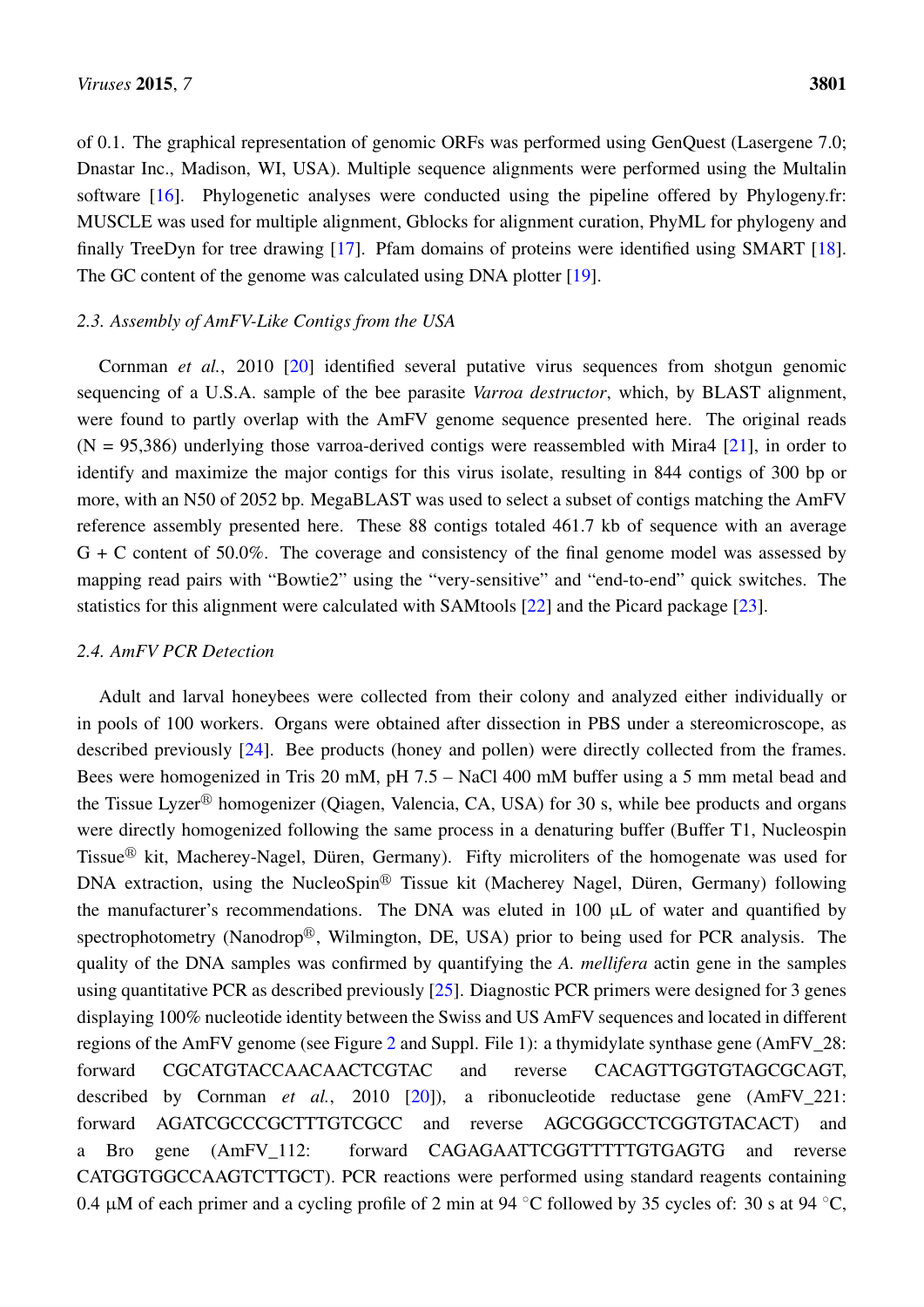<span id="page-4-0"></span>

30 s at 56 °C and 45 s at 72 °C. The identity of the PCR amplicons was confirmed using Sanger sequencing.

**Figure 2.** Schematic representation of the AmFV genome. Characteristic ORFs presenting  $\overline{R}$ similarities to other large dsDNA viruses are indicated. Colors refer to putative functions: DNA replication and nucleotides metabolism genes (red), *pif* and *p74* homologs (green), *Bro* genes (blue), and putative virulence genes (black). The brown circle fragments correspond to the positions of the larger contigs (>8500 bp) filtered out from *V. destructor* metagenome assembly and assigned initially as baculovirus-like sequences [\[20\]](#page-14-5). The inner circle represents the GC plot (above average: gold; below average: purple). The grey arrows indicate unresolved sequences. triangles flanked by arrows indicate unresolved sequences.

# *2.5. Nucleotide Sequence Accession Number*

The nucleotide sequence of the AmFV genome was deposited in GenBank under accession KR819915.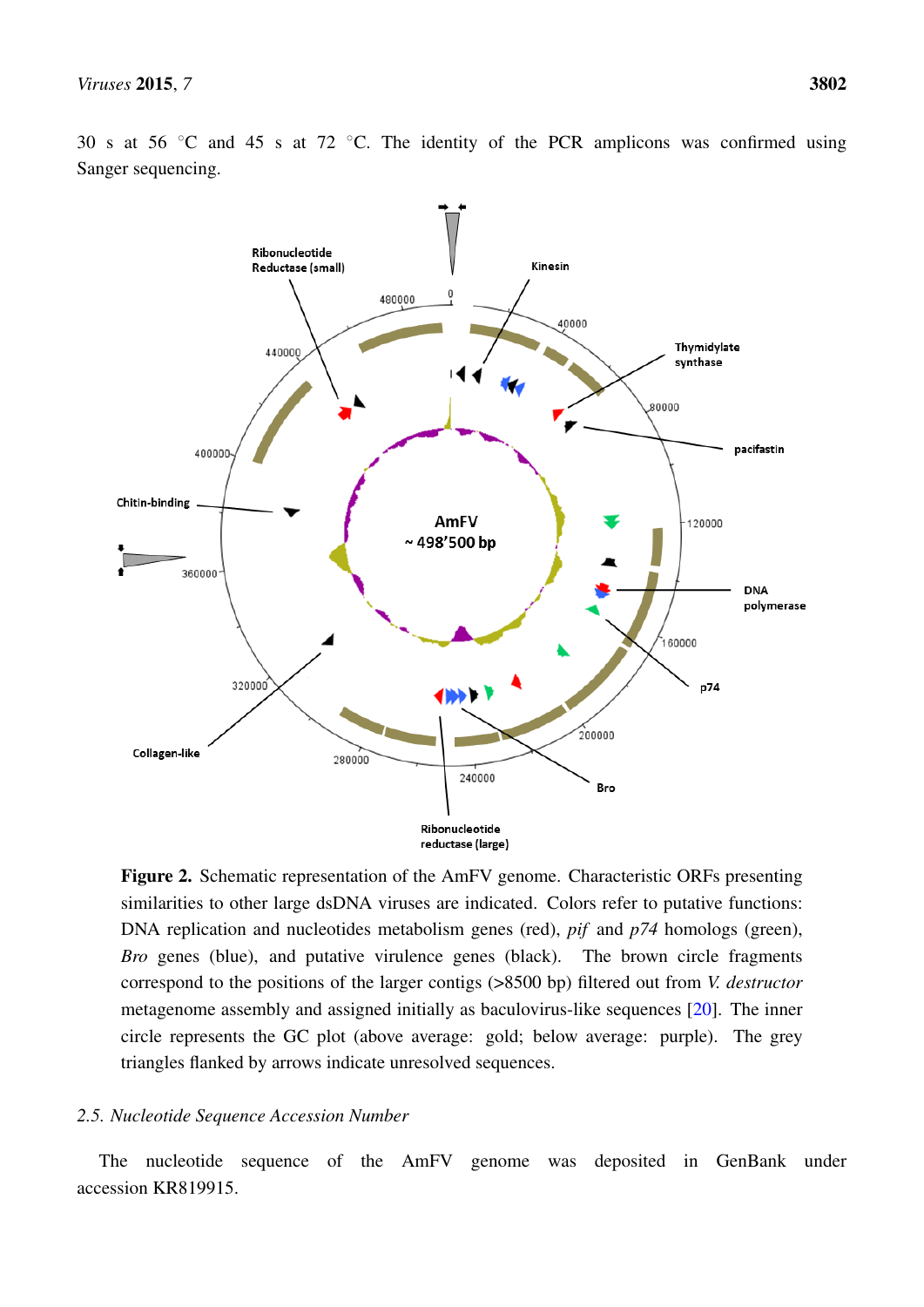## 3. Results and Discussion

## *3.1. Assembly and Nucleotide Sequence Analysis of AmFV*

The sequencing output was 25.67 million read pairs with a median size of 404 bp. Trimming and assembly resulted in the selection of an optimal 93-bp kmer assembly, based on the highest N50 (155,624 bp) and proportion of reads mapping to contigs (90.1%). The resulting 276 contigs had a total length of 3.9 Mbp. Scaffolding by Velvet produced two major scaffolds of 367,058 and 131,360 nucleotides. These scaffolds could furthermore be joined by PCR, such that the junctions between the scaffolds could be sequenced from both directions by Sanger sequencing of the PCR fragments. However, the internal regions of the gaps between the scaffolds, of approximately 250 and 1200 nucleotides, could not be resolved due to their high GC content (>70%) and the presence of repeated sequences. These results led us to infer that the AmFV genome consists of a circular dsDNA molecule of approximately 498,500 nucleotides, with an average GC content of 50.8% (Figure [2\)](#page-4-0). The AmFV genome therefore appears intermediate in size between mimiviruses (>1 Mb) [\[26\]](#page-14-11) and the White Spot Syndrome Virus (WSSV) [\[27\]](#page-14-12) or the largest entomopoxviruses [\[28](#page-14-13)[,29\]](#page-14-14).

A plot of kmer abundance is shown in Supplemental File 2a. Two distinct modes of coverage are evident around  $160\times$  and  $380\times$ . Based on the inflection points of the curve in Figure [2a](#page-4-0), kmers in the coverage range of 50–220 and 250–750 were investigated separately as likely deriving from two distinct genomes present in the isolate. The lower coverage mode included approximately four times as many distinct kmers (5,905,345 *vs.* 1,547,736), with a GC content of 36.7% *vs.* 61.7%. Each batch of kmers was assembled separately and aligned with BLASTX to the UniRef90 database (matches summarized in Supplemental File 2b). The results indicate that the first kmer coverage mode represents genomic sequence of an *Arsenophonus* bacterium, because a large majority of best matches were to *Arsenophonus nasoniae*, generally with protein similarities >90%. The second, high-GC kmer population appears to represent a plasmid and/or phage associated with *Arsenophonus*, because *Arsenophonus* is again the most frequently matched taxon, but with a greater representation of other taxa and the spectrum of proteins identified is narrower and dominated by those associated with conjugation, replication, and phage assembly. Similar BLASTX matches as those found for the AmFV genome model were also found in this second pool of kmers, although a minority of matches overall. Thus, the isolation and assembly of AmFV appears to have been complicated by co-occurrence of these other genomes, explaining the need for substantial laboratory confirmation and scaffolding of the AmFV genome model despite high total coverage of paired-end reads. We are nevertheless confident about the accuracy of the assembled AmFV sequence due to the considerable overlap with US contigs isolated from the *V. destructor* metagenome (Figure [2\)](#page-4-0).

#### *3.2. Gene Content Analysis*

A total of 247 putative non overlapping coding DNA sequences with a minimum length of 100 amino acids were assumed to encode putative proteins. If these 247 represent the total coding DNA of the genome, then the coding density of the *Am*FV genome is about 65%. The coding density value of AmFV is then intermediate regarding values encountered in other large dsDNA viruses, which range for instance between 90.5% (Mimivirus) and 26.9% (Bracovirus) [\[30\]](#page-15-0). The predicted ORFs are evenly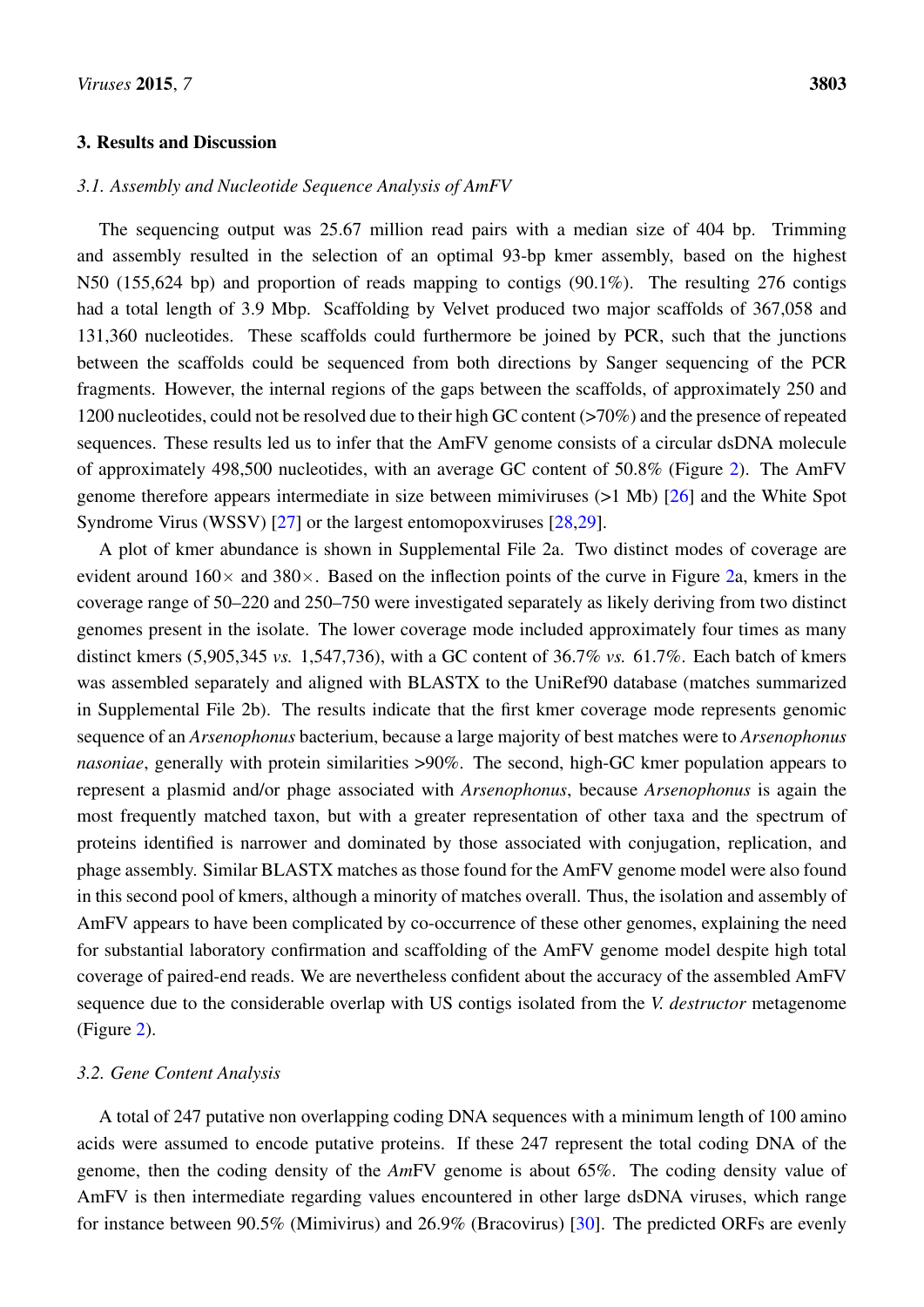distributed on both strands and only 40 ORFs  $(16%)$  had threshold similarity to proteins in the public sequences databases (see supplementary file S3). Of these, 28 ORFs showed significant homology with proteins of large DNA viruses, 13 of which with baculoviruses [\[31\]](#page-15-1) (Table [1](#page-7-0) and Table S3).

The most conserved ORFs in terms of percent amino-acid identity are those associated with The most conserved ORFs in terms of percent amino-acid identity are those associated with nucleotide metabolism, e.g., AmFV\_116 and AmFV\_221, encoding putative subunits of a ribonucleotide nucleotide metabolism, e.g., AmFV\_116 and AmFV\_221, encoding putative subunits of a ribonucleotide reductase. This enzyme is highly conserved among living organisms and catalyzes the formation of reductase. This enzyme is highly conserved among living organisms and catalyzes the formation of deoxyribonucleotides from ribonucleotides for the synthesis of DNA. Other highly conserved genes are deoxyribonucleotides from ribonucleotides for the synthesis of DNA. Other highly conserved genes are those involved in DNA synthesis, such as AmFV\_28 encoding a putative thymidylate synthase, and those involved in DNA synthesis, such as AmFV\_28 encoding a putative thymidylate synthase, and AmFV\_76, encoding a putative 1954 amino acid DNA polymerase characterized by a type B DNA AmFV\_76, encoding a putative 1954 amino acid DNA polymerase characterized by a type B DNA polymerase (POLBc) domain typical of large dsDNA virus families (Figure [3A](#page-6-0)). polymerase (POLBc) domain typical of large dsDNA virus families (Figure 3A).

<span id="page-6-0"></span>

**Figure 3.** Multiple sequence alignments and phylogenetic trees for the DNA polymerase (**A**) Figure 3. Multiple sequence alignments and phylogenetic trees for the DNA polymerase (A) and Bro-N (**B**) domains. Branch support values are indicated in red. GenBank entries from and Bro-N (B) domains. Branch support values are indicated in red. GenBank entries from top to bottom: A, gi|365199561|, gi|1063688|, gi|409978642|, gi|589287870|, gi|9964364|, top to bottom: A, gi|365199561|, gi|1063688|, gi|409978642|, gi|589287870|, gi|9964364|, gi|15021419|, gi|187903038|, gi|312233904|, gi|2702251|, and gi|311977705|; and B, gi|15021419|, gi|187903038|, gi|312233904|, gi|2702251|, and gi|311977705|; and B, gil325152622l, gil21668326l, gil55416627l, gil9631452l, gil672972322l, gil736994060l, gi|660515707|. and gi|660515707|.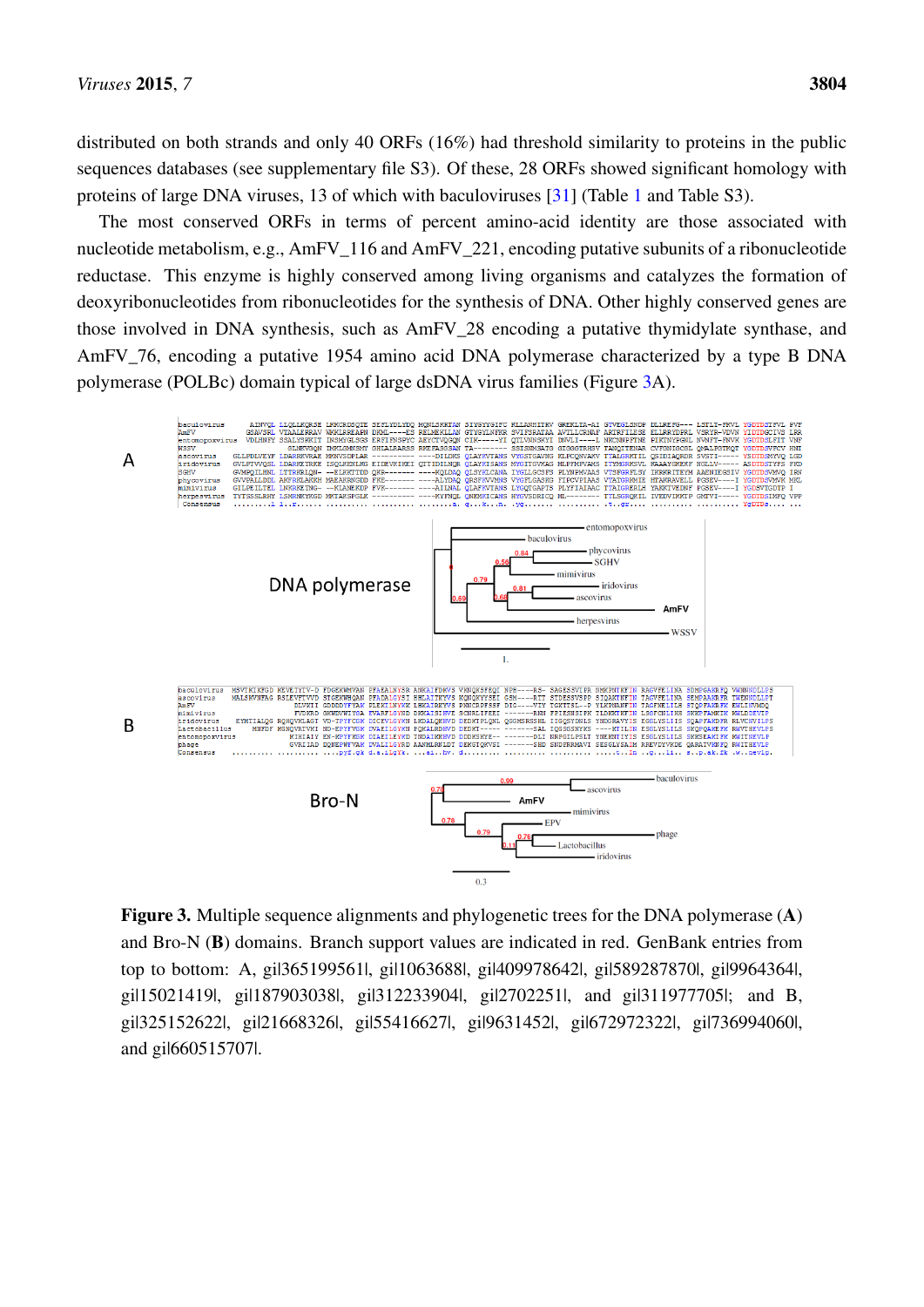# *Viruses* <sup>2015</sup>, *<sup>7</sup>*

Table 1. Putative homologies of methionine initiated ORFs, with <sup>a</sup> minimum length of 100 amino acids, identified throughout theAmFV genome (best match against Pfam-A database with Hmmer3 (left) and corresponding best BLASTP match against viral sequences(right)). Records with e-value under threshold are indicated with <sup>a</sup> dashed line. The percen<sup>t</sup> identity at the amino-acid level betweenSwiss and US protein sequences are noted on the right.

<span id="page-7-0"></span>

|                                          | Best Pfam-A database match with HMMer3 (0.1 cut off) |           |                  |           |                         | Best match with viral sequences database (BLASTP search taxid 10239, 1.0e-5 cut off) |                          |                       |        |                         | AmFV (USA) % |
|------------------------------------------|------------------------------------------------------|-----------|------------------|-----------|-------------------------|--------------------------------------------------------------------------------------|--------------------------|-----------------------|--------|-------------------------|--------------|
| <b>Putative function</b>                 | <b>AmFV ORF</b>                                      | Size (aa) | Pfam code domain | e-value   | <b>Pfam</b> $n^{\circ}$ | CDS                                                                                  | e-value                  | Length / % similarity | Score  | <b>Accession number</b> | identity     |
|                                          | AmFV 76                                              | 1954      | $DNA\_pol_B$     | 6.5e-17   | PF00136.16              |                                                                                      | $\overline{\phantom{a}}$ |                       | $\sim$ |                         | 98.1         |
| <b>DNA</b> replication                   | AmFV 97                                              | 1602      | DNA ligase       | 2.8e-08   | PF04675                 | Hyp. protein [P. bursaria Chlorella virus AR158]                                     | $4.0e-12$                | 509/53% (61/115)      | 72     | YP 001498814.1          | 93.7         |
| and nucleotide                           | AmFV 116                                             | 878       | Ribonuc_red_IgC  | 5.9e-180  | PF02867.10              | RR1 [S. litura nucleopolyhedrovirus]                                                 | 0.0                      | 770/42% (521/883)     | 711    | NP 258291.1             | 99.7         |
| metabolism                               | AmFV 221                                             | 2332      | Ribonuc red sm   | 3.4e-96   | PF00268.16              | RR2B [S. litura nucleopolyhedrovirus]                                                | $7.e-56$                 | 333/72% (132/182)     | 203    | NP 258331.1             | 97.8         |
|                                          | AmFV 28                                              | 610       | Thymidylat_synt  | $2.0e-86$ | PF00303.14              | wsv067 [Shrimp white spot syndrome virus]                                            | 3.0e-82                  | 289/63% (188/294)     | 265    | NP 477589.1             | 98.4         |
| Virion structure<br>and<br>morphogenesis | AmFV 125                                             | 506       | Capsid NCLDV     | $1.5e-02$ | PF04451.7               | Hyp. protein [Organic Lake phycodnavirus]                                            | $5.0e-10$                | 238/40% (116/283)     | 65     | ADX05786.1              | 99.4         |
|                                          | AmFV 102                                             | 401       | Baculo 44        | $1.3e-16$ | PF04631.7               | PIF-2 [G. bimaculatus nudivirus]                                                     | $2.0 - 15$               | 378/48% (84/173)      | 82     | YP 001111333.1          | 99.8         |
|                                          | AmFV 90                                              | 279       | Pif-3            | $4.0e-06$ | PF05006.7               | PIF3 [E. ello granulovirus]                                                          | $9.0e-06$                | 188 / 39% (64/164)    | 50     | YP 009091870.1          | 99.6         |
|                                          | AmFV 61                                              | 1057      | $Pif-1$          | 1.6e-17   | PF05092.7               | PIF1 [S. littoralis nucleopolyhedrovirus]                                            | $3.0 - 13$               | 525/43% (99/230)      | 77     | AGE89974.1              | 95.7         |
|                                          | AmFV 62                                              | 829       | $Pif-1$          | 5.8e-25   | PF05092.7               | DekiORF31 [D. kikuchii nucleopolyhedrovirus]                                         | $9.0e-19$                | 536/48% (109/226)     | 95     | AFS51909.1              | 98.6         |
|                                          | AmFV 79                                              | 1196      | Baculo_p74       | $6.6e-10$ | PF08404.5               | P74 [B. mori nucleopolyhedrovirus]                                                   | $1.0e-9$                 | 645 / 50% (72/144)    | 68     | NP 047536.1             | 96.8         |
| Unknown                                  | AmFV 110                                             | 626       | Bro N            | 1.82e-05  | PF02498                 | BRO-C [M. configurata nucleopolyhedrovirus]                                          | 8.0e-11                  | 326/50% (110/219)     | 69     | NP 689249.1             | 96.9         |
|                                          | AmFV 112                                             | 498       | Bro N            | $1.5e-13$ | PF02498.12              | BRO-B [C. chalcites nucleopolyhedrovirus]                                            | $7.0e-17$                | 628/48% (134/279)     | 85     | YP 249673.1             | 97.8         |
|                                          | AmFV 108                                             | 662       | Bro N            | $1.7e-09$ | PF02498.12              | BRO-M [L. xylina nucleopolyhedrovirus]                                               | $2.0e-12$                | 474 / 46% (95/204)    | 75     | YP 003517887.1          | 99.2         |
|                                          | AmFV 17                                              | 1313      | <b>Bro N</b>     | 6.5e-09   | PF02498.12              | DekiORF51 [D. kikuchii nucleopolyhedrovirus]                                         | 8.0e-08                  | 480/49% (55/112)      | 62     | AFS51929.1              | 90.9         |
|                                          | AmFV 9                                               | 181       | ns.              | ns        | <b>ns</b>               | BRO-D [C. chalcites nucleopolyhedrovirus]                                            | 7.0e-07                  | 429 / 56% (42/75)     | 53     | YP 249718.1             | 100          |
|                                          | AmFV 77                                              | 432       | ns.              | ns        | <b>ns</b>               | BRO-6 [S. litura granulovirus]                                                       | $1.0e-05$                | 485/42% (58/136)      | 52     | YP 001257066.1          | 98.5         |
|                                          | AmFV 197                                             | 898       | Chitin binding 3 | 6.8e-25   | PF03067.10              |                                                                                      |                          |                       | $\sim$ |                         | 96.1         |
|                                          | AmFV 104                                             | 596       | Collagen         | 2.2e-07   | PF01391.13              | collagen repeat [Bacillus phage phBC6A52]                                            | $9.0e-07$                | 536/60% (46/76)       | 57     | NP 852574.1             | 94.0         |
|                                          | AmFV 69                                              | 422       | ns               | ns        | ns                      | collagen-like protein [A. polyphaga mimivirus]                                       | 3.0e-07                  | 1392 / 54% (54/99)    | 58     | YP 003987190.1          | 95.9         |
|                                          | AmFV 36                                              | 501       | Pacifastin I     | $1.6e-10$ | PF05375.8               |                                                                                      |                          |                       | $\sim$ |                         | 94.3         |
|                                          | AmFV 3                                               | 963       | Abhydrolase 3    | $1.3e-09$ | PF07859.8               |                                                                                      |                          |                       |        |                         | 96.7         |
|                                          | AmFV 6                                               | 1354      | Peptidase M10    | $1.2e-10$ | PF00413.19              |                                                                                      |                          |                       |        |                         | 92.2         |
|                                          | AmFV 223                                             | 627       | Peptidase M10    | $1.3e-10$ | PF00413.19              |                                                                                      |                          |                       |        |                         | 97.9         |
|                                          | AmFV 12                                              | 576       | Kinesin          | 1.1e-67   | PF00225.18              |                                                                                      |                          |                       |        |                         | 99.8         |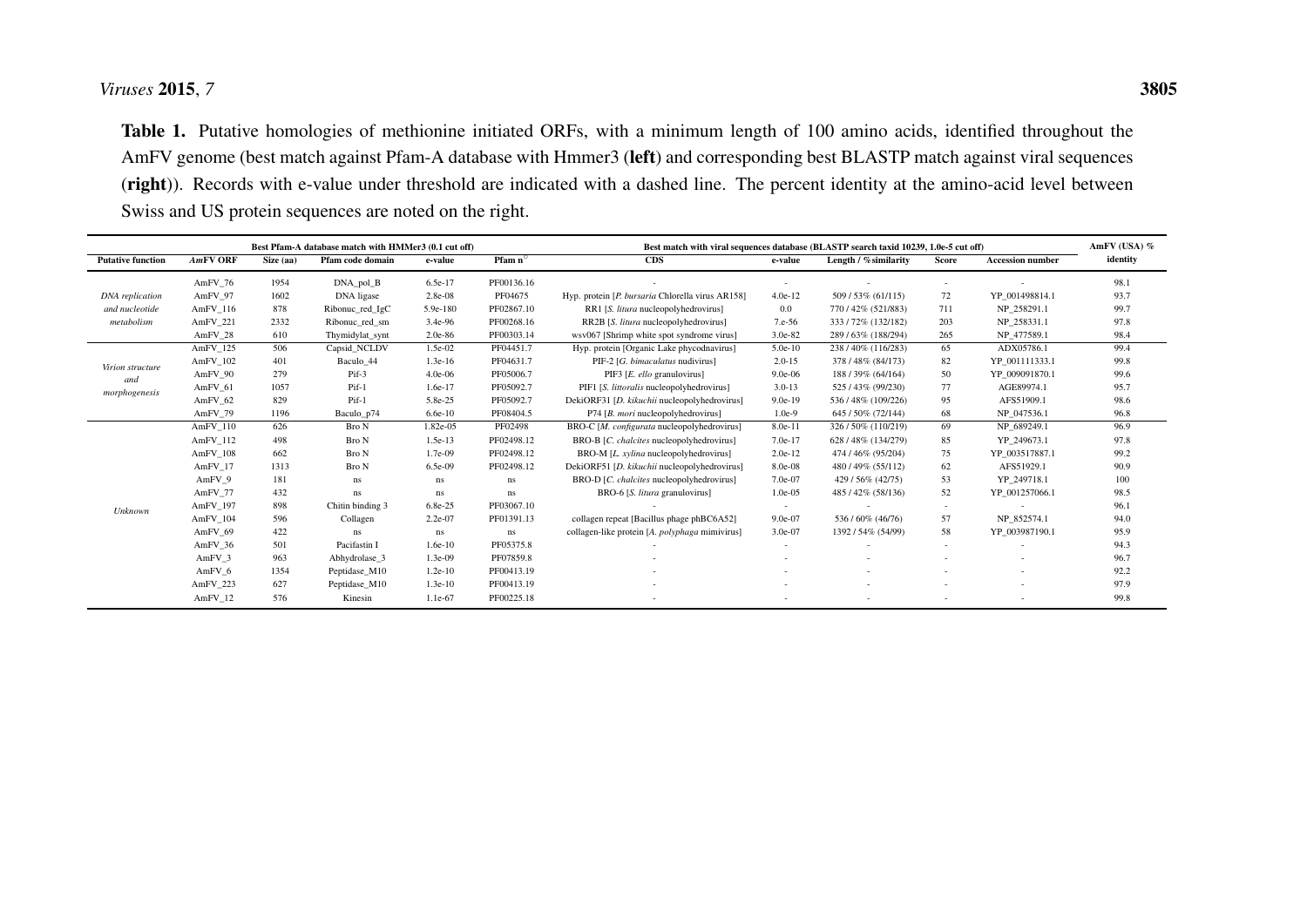Also identified in the AmFV genome were several putative orthologs of the baculovirus *pif-1*, *pif-2*, *pif-3* and *p74* genes. These genes belong to baculovirus core gene set and are required for oral infectivity [\[31\]](#page-15-1). They are also present in other DNA viruses infecting arthropods, such as nudiviruses [\[32](#page-15-2)[,33\]](#page-15-3), salivary glands hypertrophy viruses (SGHVs) [\[34](#page-15-4)[,35\]](#page-15-5), WSSV [\[27\]](#page-14-12) and bracoviruses [\[36](#page-15-6)[–38\]](#page-15-7). It is not known whether these gene families are required for infectivity in these other viral groups, nor whether they were acquired horizontally or instead reflect common ancestry [\[35\]](#page-15-5). *Pif* genes are absent from entomopoxvirus genomes, however, even though these viruses are also orally transmitted [\[39\]](#page-15-8). Other elements typical of baculoviruses that were also found in the AmFV genome are the *Bro* genes, of which at least six were found in the AmFV genome. BRO proteins, whose functions are still unknown, contain a DNA binding domain and belong to a multigene family that is wide spread among large insect viruses, including entomopoxviruses and iridoviruses, as well as in dsDNA phage and prokaryotic class II transposons [\[40,](#page-15-9)[41\]](#page-15-10).

Several additional potential virulence factors were identified in the AmFV genome. Such factors encompass a range of functions that affect infectivity and host-virus interactions and often include degradative enzymes (chitinases, proteases) that are common in many insect virus genomes [\[42\]](#page-15-11). The AmFV 197 encodes a chitin-binding domain (although it lacks a domain for the corresponding chitinase enzyme) that may play a role during the early infectious process. Chitin-binding domains are also found in the fusolin proteins of entomopoxviruses and baculoviruses that facilitate the passage of the virus through the peritrophic membrane in the gut [\[43](#page-16-0)[,44\]](#page-16-1) and similar genes are also present in bacterial pathogens of honeybees [\[45\]](#page-16-2). The AmFV\_36 protein contains four pacifastin motifs, as well as a transmembrane domain. Pacifastin belongs to a family of serine proteinase inhibitors that is found in arthropods but so far not in viruses. It has recently been shown that pacifastin regulates the prophenoloxidase cascade in crabs [\[46\]](#page-16-3). This class of serine inhibitors also seems to be involved in regulating certain physiological processes in insects [\[47\]](#page-16-4). If the AmFV pacifastin has a similar function, it may interfere with the immune system of its host *A. mellifera*. AmFV\_6 and AmFV 223 are proteins with zinc-dependent metalloprotease domains. AmFV 6 is a putative ortholog of a metalloprotease found in *Pieris rapae* granulovirus. Metalloproteases feature often as virulence factors for many pathogens, such as the bacterium *Paenibacillus larvae*, the causative agent of American foulbrood disease in honeybees [\[48\]](#page-16-5). AmFV\_12 has homology with a domain present in the drosophila kinesin gene (e-value:  $2.e^{-42}$ , see Supplementary File S3). Kinesin belongs to a class of motor proteins that has been shown to facilitate intracellular trafficking of viral components along the microtubule cytoskeleton [\[49](#page-16-6)[,50\]](#page-16-7). The presence of a putative homologue of an insect cellular gene in the AmFV genome suggests that AmFV may have evolved a mutualistic association with its host, involving horizontal transfer of genes between host and virus, as it is known to occur with certain other large DNA viruses, such as Bracoviruses [\[37,](#page-15-12)[51\]](#page-16-8), Baculoviruses and Poxviruses [\[41\]](#page-15-10). This possibility requires more detailed investigations. There are also several ORFs that contain collagen-like domains. Such domains are found in a variety of large nucleocytoplasmic DNA viruses and may be associated with virulence. It has been shown that collagen repeated sequences are a key determinant of herpes transforming activity [\[52\]](#page-16-9) and that collagen is expressed at the surface of the mimivirus, a large DNA virus infecting amoebae, and that this can induce an immune response in mice [\[53\]](#page-16-10).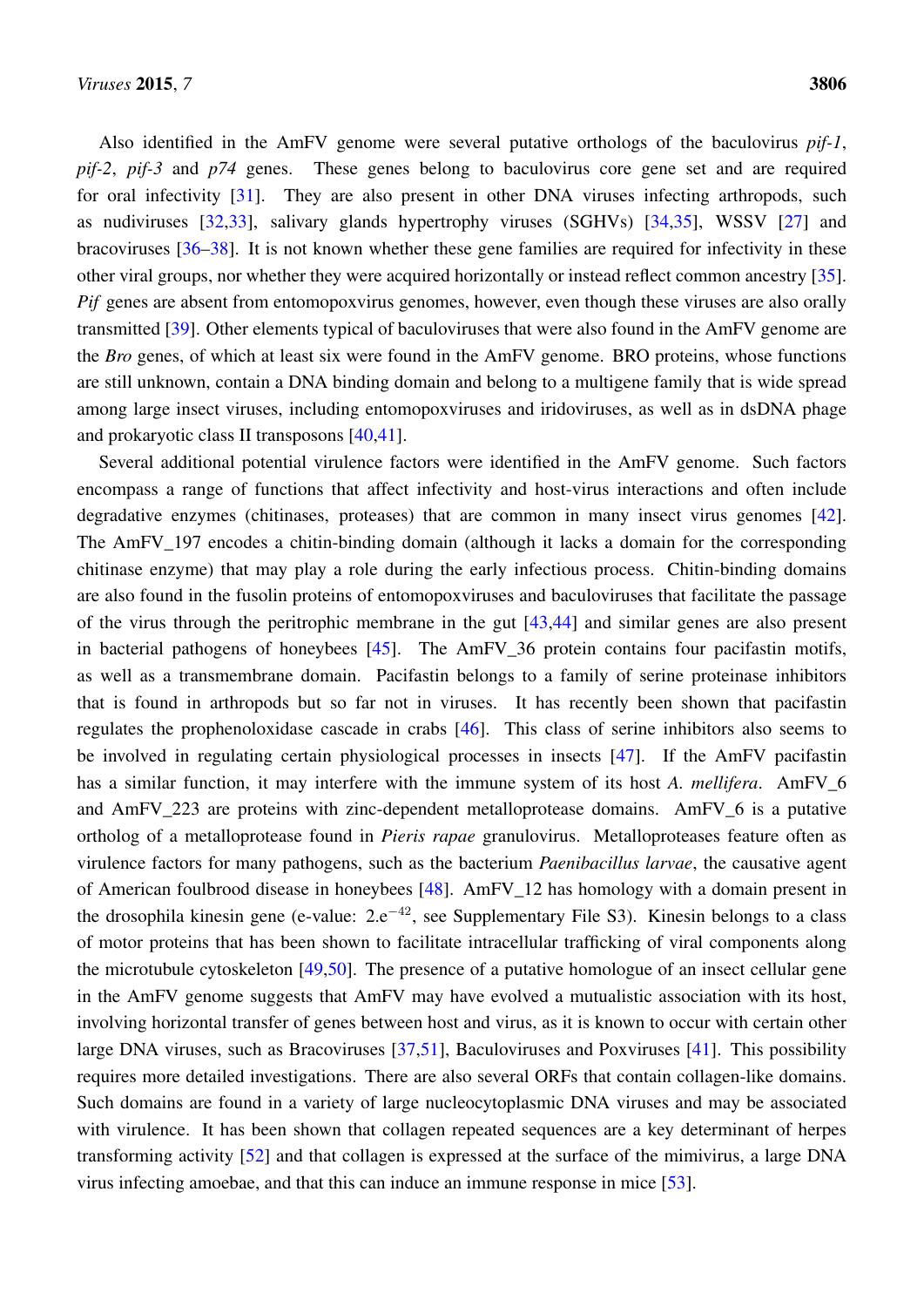## *3.3. Sequence Variation between European and North American AmFV Isolates*

The baculovirus-like contigs identified in *V. destructor* by Cornman *et al.*, 2010 [\[20\]](#page-14-5) showed very high nucleotide identity with the AmFV genome sequence from Switzerland, as illustrated in Figure S1. A majority of the ORFs were also identified in this set of varroa-derived contigs from USA, most of them with very high identity scores (Table [1\)](#page-7-0). For example, the putative DNA polymerase was highly conserved between the two AmFV isolates, with just 17 substitutions and six insertions/deletions along the 1954 amino acid sequence, in addition to differences in the number of repetitions of GN/S residues that may represent a hinge region between different domains of the polymerase. These data strongly suggest that the sequences from the USA and Switzerland belong to the same virus, AmFV. One significant difference concerns the putative reverse transcriptase identified by Cornman *et al.*, 2010, indicative of the presence of a retrotransposon, which was absent in the AmFV genome from Switzerland. Mobile elements are rare in large DNA viruses and have so far only been reported in bracoviruses belonging to the *Cotesia* and *Glyptapanteles* genera [\[54](#page-16-11)[,55\]](#page-16-12) and the *Melanoplus sanguinipes* entomopoxvirus [\[56\]](#page-16-13).

## *3.4. AmFV Classification*

The analysis of the AmFV genome sequence highlighted a number of features that make it difficult to assign it to a particular group of viruses. The presence of putative orthologs of baculoviruses suggests a relationship between AmFV and *Baculoviridae* (Table [1\)](#page-7-0). However, this overlap is restricted to a few genes and the large size of the genome and the presence of a high proportion of non-coding sequences are inconsistent with a baculovirus designation. In addition, many other coding sequences present in the AmFV genome, such as the genes involved in DNA replication, display greater similarities with their homologues in other large DNA viruses such as *Poxviridae*, *Herpesviridae* or *Phycoviridae* (Figures [3](#page-6-0) and [4\)](#page-10-0). For instance, the phylogenetic analyses of the BroN domain of the AmFV\_112 ORF (Figure [3B](#page-6-0)) and the p74 protein (Figure [4\)](#page-10-0) positioned AmFV close to the baculoviruses, while the DNA polymerase domain of AmFV\_76 placed it within the ascovirus and iridovirus cluster (Figure [3A](#page-6-0)). Likewise, the ribonucleotide reductase IgC domain of AmFV\_116 ORF clustered with poxviruses and herpesviruses (Figure [4\)](#page-10-0). This pattern is consistent with networks of multiple horizontal gene transfers (HGT) between viruses infecting the same host, or gene acquisition from the host or its microbiota [\[41,](#page-15-10)[57\]](#page-17-0). Indeed, many genes in the AmFV genome have putative viral or bacterial homologues, such as the Bro genes, while others are homologues of insect genes, such as the AmFV\_12 ORF which has a kinesin domain also present in *Drosophila pseudoobscura*, and the AmFV\_36 ORF which has homologies with the precursor of pacifastin venom protein 1 of *Nasonia vitripenis* (Table S3, nr database). The dispersion of core genes throughout the AmFV genome also support potential HGT processes, as does the presence of a retrotransposon in the US AmFV isolate, since such mobile elements are known to be frequently involved in the assimilation of exogenous genes [\[57](#page-17-0)[–59\]](#page-17-1). The variable GC content observed throughout the AmFV genome (Figure [2\)](#page-4-0) is also consistent with putative HGT processes that may have been responsible for the still unclear taxonomic position of the AmFV genome.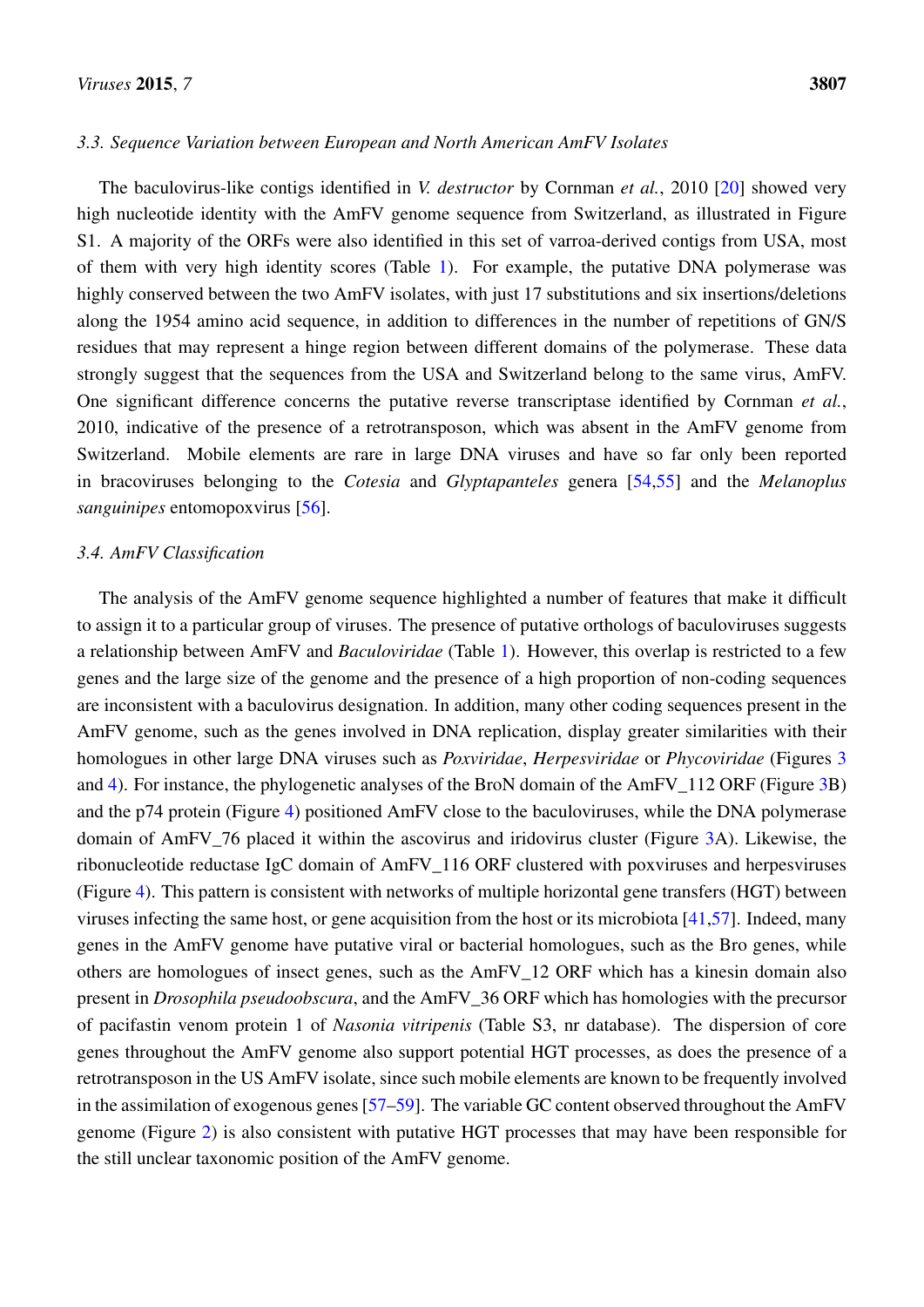<span id="page-10-0"></span>

**Figure 4.** Phylogenetic analyses. Threes were built from thymidylate synthase (TS), Figure 4. Phylogenetic analyses. Threes were built from thymidylate synthase (TS), ribonucleotide reductase (RR) and p74 proteins. Branch support values are indicated in red. GenBank entries from top to bottom: TS, gil589287845l, gil485725392l,  $g11879030491, \quad g113707029811, \quad g1196314291, \quad g115514849961, \quad g114170722951, \quad \text{and}$ gil55417112l; RR large domain, gil15021484l, gil347481982l, gil370702993l, gil294471329l, gi|422933669|, gi|187903102|; p74, gi|187903076|, gi|17016513|, gi|9630072|, gi|370703052|, gi|22164662|, gi|422933669|, gi|187903102|; p74, gi|187903076|, gi|17016513|, gi|9630072|, and gi|531034105|. gi|370703052|, and gi|531034105|. gi|187903049|, gi|370702981|, gi|9631429|, gi|551484996|, gi|417072295|, and

# *3.5. AmFV Distribution in Honeybee Colonies 3.5. AmFV Distribution in Honeybee Colonies*

A PCR-based diagnostic assay was developed from three coding sequences with high nucleotide A PCR-based diagnostic assay was developed from three coding sequences with high nucleotide identity between the AmFV isolates from Switzerland and USA: (a) the putative thymidylate synthase identity between the AmFV isolates from Switzerland and USA: (a) the putative thymidylate synthase gene (AmFV\_28), (b) one of the Bro genes (AmFV\_112) and (c) the ribonucleotide reductase gene gene (AmFV\_28), (b) one of the Bro genes (AmFV\_112) and (c) the ribonucleotide reductase gene (AmFV\_221). The alignments between the Swiss and US AmFV isolates for these sequences are (AmFV\_221). The alignments between the Swiss and US AmFV isolates for these sequences are provided in Figure S1. Using these PCR assays, pools of bees from different colonies were analyzed to compare the prevalence of AmFV in the USA and Switzerland. AmFV was detected in 64% of the Swiss colonies tested ( $N = 25$ ) and in 100% of the US colonies ( $N = 15$ ). These results are consistent with classical reports of a relatively high prevalence and wide geographic distribution of AmFV [\[6,](#page-13-5)[60\]](#page-17-2). A second screening was conducted to determine the distribution of AmFV in different honeybee organs A second screening was conducted to determine the distribution of AmFV in different honeybee organs and bee products found in the colony (Figure 5). The detection of AmFV in pupae, emerging workers and bee products found in the colony (Figure [5\)](#page-11-0). The detection of AmFV in pupae, emerging workers and adults suggests that AmFV can infect both the brood and adult stages. Moreover, AmFV infections seem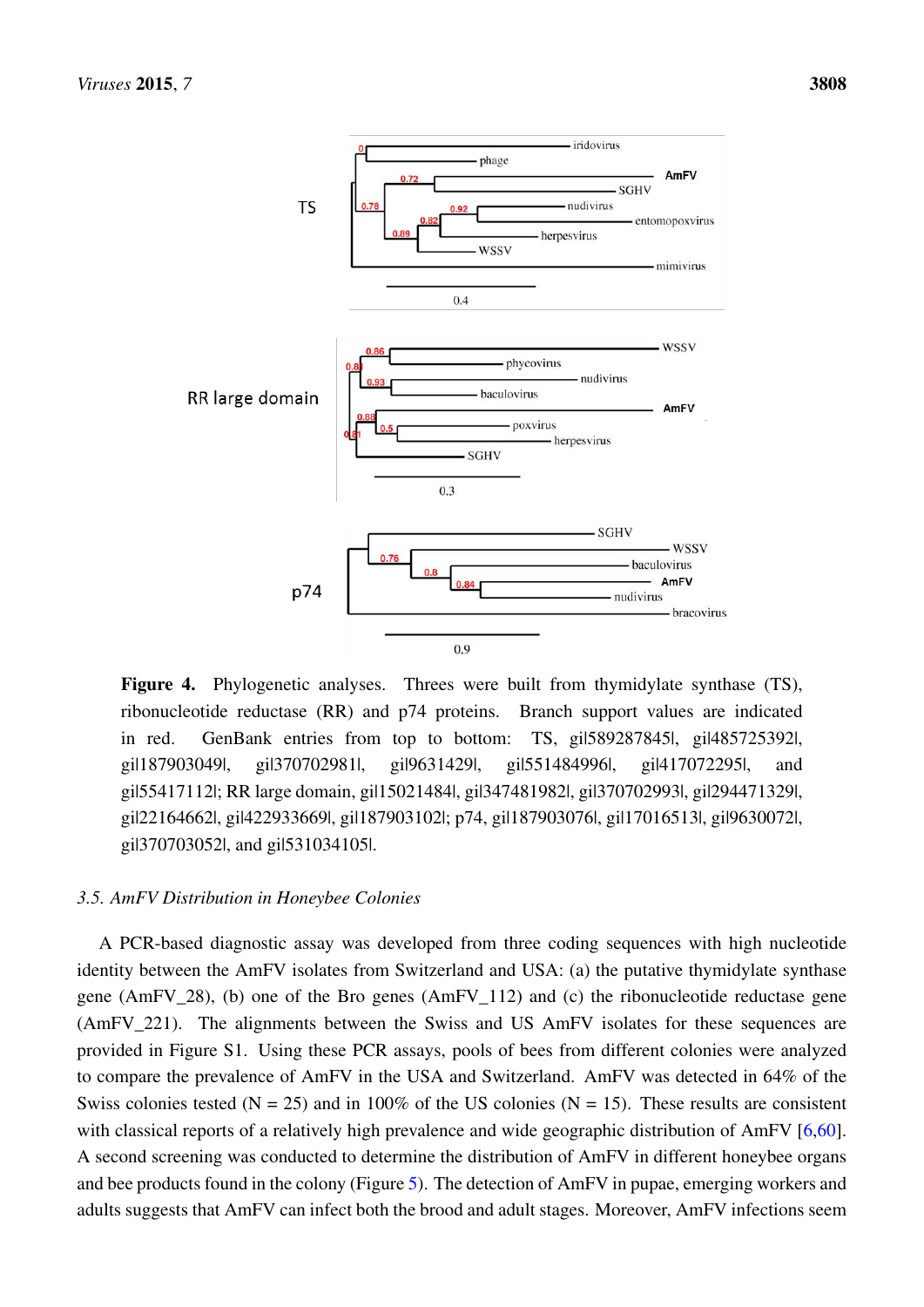to remain through metamorphosis, thereby suggesting that the virus is not restricted to the alimentary tract. This is supported by the detection of AmFV in the hemolymph of adult workers. AmFV was tract. This is supported by the detection of AmFV in the hemolymph of adult workers. AmFV was furthermore also detected in honey and pollen, indicating a possible oral-fecal transmission route. The queen ovaries, eggs and sperm from the drone endophalli were also positive for AmFV, which is indicating considerable potential for either vertical (transovarial) or venereal transmission of this virus, indicating considerable potential for either vertical (transovarial) or venereal transmission of this virus, similar to deformed wing virus [\[61\]](#page-17-3). This is also supported by the high prevalence of AmFV in queens (11/13 mated queens analyzed were found positive). Likewise, AmFV seems to be present in winter (11/13 mated queens analyzed were found positive). Likewise, AmFV seems to be present in winter bees, as 12/19 individual overwintering bees from California and Florida were found positive. There was no difference in AmFV prevalence between colonies affected or not affected by Colony Collapse Disorder (CCD), with a combined prevalence of  $84\%$  (N = 75). AmFV could only be detected in 3/43 individual *V. destructor* mites and 3/29 pooled mite samples (100 mites/sample), concurring with prior individual *V. destructor* mites and 3/29 pooled mite samples (100 mites/sample), concurring with prior assessments [\[20\]](#page-14-5). Moreover, AmFV was also highly prevalent in *V. destructor*-free colonies from the assessments [20]. Moreover, AmFV was also highly prevalent in *V. destructor*-free colonies from the island of Ouessant, France  $(N = 15)$ , indicating that AmFV presence and prevalence are not closely related to V. *destructor* mite infestation of honeybee colonies. These data suggest that V. *destructor* is probably not a major factor in AmFV prevalence and transmission. The presence of AmFV in *V*. destructor mite samples, even with high abundance, can easily be explained by passive acquisition, since AmFV sheds large amounts of particles and nucleoproteins into the bee hemolymph ("milky since AmFV sheds large amounts of particles and nucleoproteins into the bee hemolymph ("milky hemolymph" symptom), on which the ectoparasite mite feeds. The frequent detection of AmFV in bee guts and food products suggests that oral transmission may be important, consistent with classical observations [\[7\]](#page-13-6) while the high frequency of AmFV in mated queens, ovaries and sperm suggests a observations [7] while the high frequency of AmFV in mated queens, ovaries and sperm suggests a possible vertical transmission route, although previous studies failed to show vertical transmission from possible vertical transmission route, although previous studies failed to show vertical transmission from artificially AmFV-infected queens [\[2\]](#page-13-1). artificially AmFV-infected queens [2].

<span id="page-11-0"></span>

**Figure 5.** Agarose gel electrophoresis showing AmFV PCR amplicons produced from different individuals (larvae, pupae or adults bees), queen bee tissues, drone sperm or bee products, using three different primer pairs (the thymidylate synthase (TS) primers were products, using three different primer pairs (the thymidylate synthase (TS) primers were described by Cornman *et al.* (2010) [20]). described by Cornman *et al.* (2010) [\[20\]](#page-14-5)).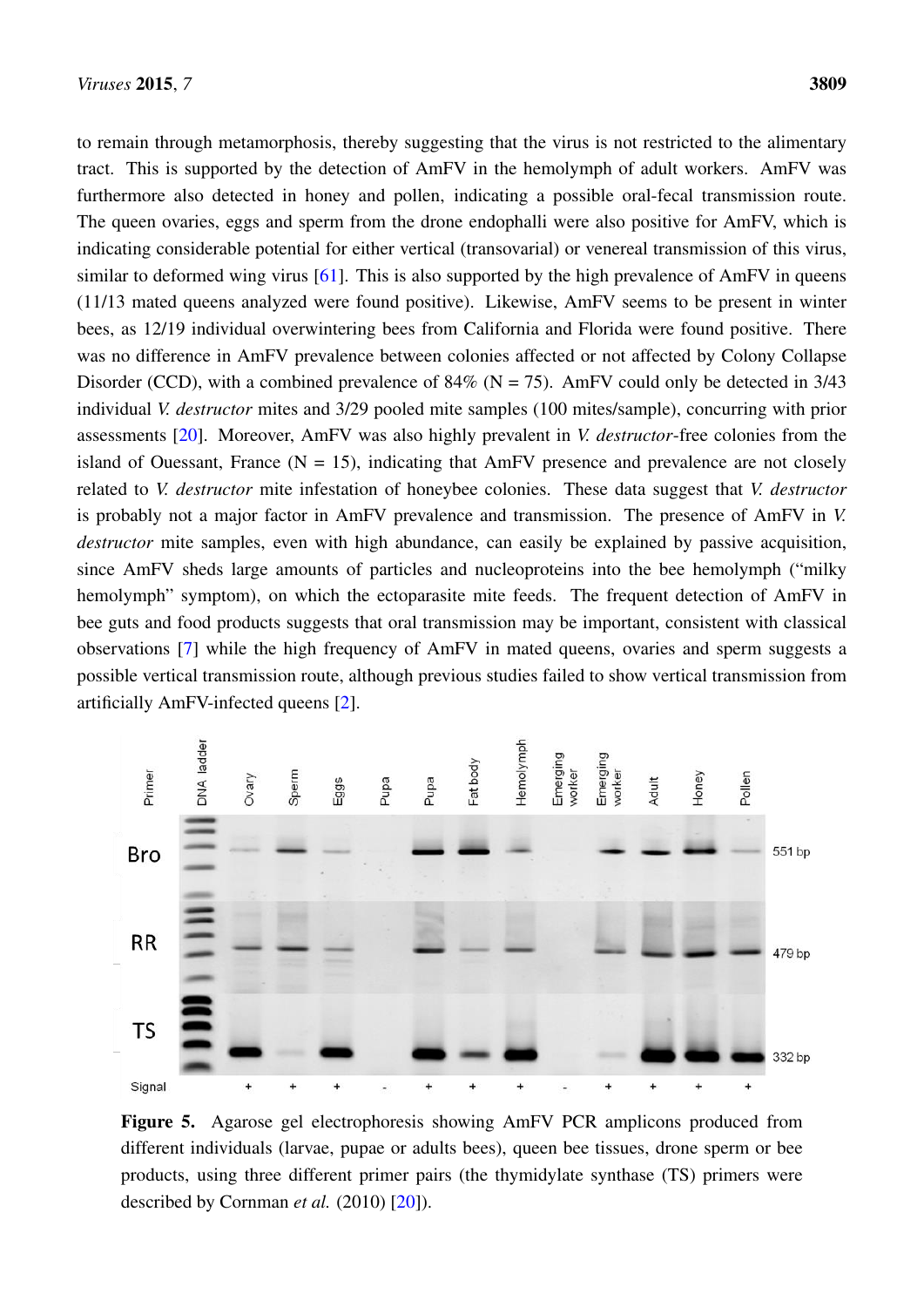## 4. General Conclusions

We have presented a model of the AmFV genome based on deep sequencing of an enriched extract of semi-pure filamentous virus, identified by classical symptoms, supplemented by Sanger sequencing of specific fragments bridging different assembly scaffolds. Paired-end reads strongly support the accuracy of the final genome model, although they were not able to bridge the long, GC-rich repetitive region that was ultimately scaffolded by PCR. Despite its large size, the presence of a large proportion of novel protein sequence, and its relatively low gene density, AmFV is well conserved at the nucleotide level between two isolates from different continents. This conservation may reflect the high fidelity of the AmFV DNA polymerases and/or the facilitated dispersal of AmFV by the global bee trade. The current genome model can be used as a foundation for functional studies, assays development, quantitative assessments with qPCR, and comparative genomics through metagenomic sequencing of other bee samples.

## Supplementary Information

Figure S1. Alignment of three AmFV genes used for designing PCR primers. AmFV-US sequences were identified in the USA by Cornman *et al.*, 2010 [\[20\]](#page-14-5). Primer locations are underlined.

Figure S2. Details about NGS sequencing data.

Figure S2a. The number of unique 59-bp kmers occurring in the filtered reads (vertical axis) is plotted as a function of the number of times that they are present (horizontal axis). As different genomes in a heterogeneous mixture are often present in distinctly different copy numbers, these kmer plots and subsequent analysis of the properties of kmers at different coverage levels allows a partial disentangling of those genomes. Stochasticity, sequence similarity, polymorphism, extraction/sequencing bias, and repetitive components of genomes also influence the abundance of kmers and thus not all kmers are expected to occur proportional to the number of copies of the genome from which they derive.

Figure S2b. In total, 59-bp kmers in the coverage range of 50–220 and 250–750 were identified using the program jellyfish and assembled with CLC Genomics v 7.1 at kmer = 59. Best BLASTX matches of the resulting contigs at an e-value threshold of e-10 are shown.

Table S3. Blastp hits against (a) the non-redundant protein sequences database (http://blast.ncbi.nlm.nih.gov/); (b) same as (a) but restricted to viruses (taxid 10239); and (c) to the UniRef90 database [\[13\]](#page-13-12). A list of the AmFV ORFs with corresponding coding sequences is also provided in this file.

Figure S4. Multiple amino-acid sequence alignments of thymidylate synthase (TS), ribonucleotide reductase large fragment (RR1), and p74, using the Multalin software [\[16\]](#page-14-1).

## Acknowledgments

We are very grateful to Max Bergoin for help in microscopy and for fruitful discussions. We also like to thank two anonymous reviewers for constructive comments. The AmFV sequencing project was financially supported by Agroscope and the Vinetum Foundation.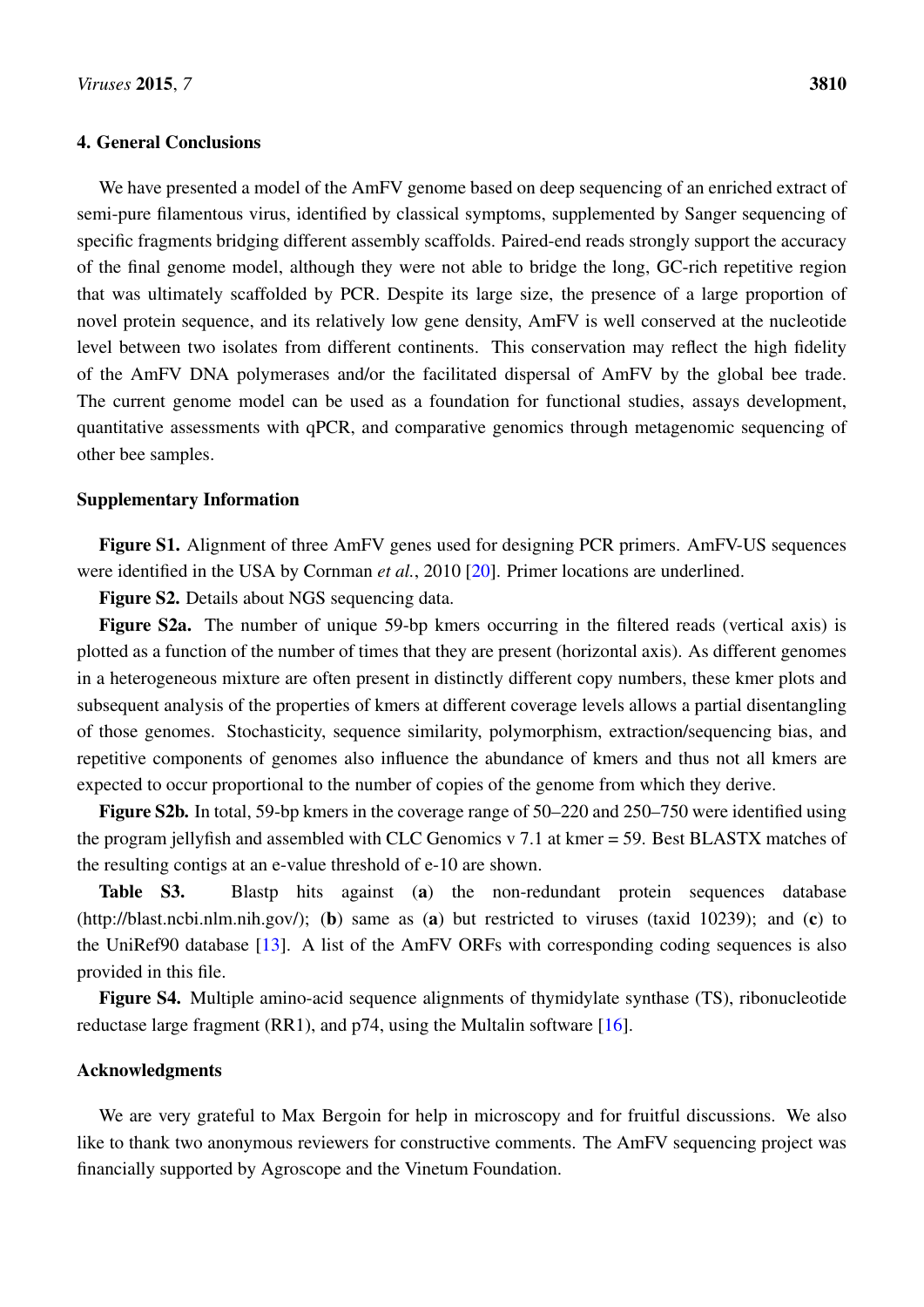## Author Contributions

L.G., S.C. and F.C. performed the sequencing analyses. U.H. and J.D.E. were involved in the diagnostic assays. P.N. procured funding via the Vinetum Foundation. L.G., S.C., J.R.M. and P.N. wrote the manuscript.

# Conflicts of Interest

The authors declare no conflict of interest.

# References

- <span id="page-13-0"></span>1. Wille, H. Septikämien und Mischinfektionen. *Schweiz. Bienenztg.* 1962, *85*, 222–226.
- <span id="page-13-1"></span>2. Clark, T.B. A filamentous virus of the honey bee. *J. Invertebr. Pathol.* 1978, *32*, 332–340. [\[CrossRef\]](http://dx.doi.org/10.1016/0022-2011(78)90197-0)
- <span id="page-13-2"></span>3. Sitaropoulou, N.; Neophytou, E.P.; Thomopoulos, G.N. Structure of the Nucleocapsid of A Filamentous Virus of the Honey Bee (*Apis-mellifera*). *J. Invertebr. Pathol.* 1989, *53*, 354–357. [\[CrossRef\]](http://dx.doi.org/10.1016/0022-2011(89)90099-2)
- <span id="page-13-3"></span>4. Bailey, L.; Carpenter, J.M.; Woods, R.D. Properties of filamentous virus of the honey bee. *Virology* 1981, *114*, 1–7. [\[CrossRef\]](http://dx.doi.org/10.1016/0042-6822(81)90247-6)
- <span id="page-13-4"></span>5. Federici, B.A.; Bideshi, D.K.; Tan, Y.; Spears, T.; Bigot, Y. Ascoviruses: Superb Manipulators of Apoptosis for Viral Replication and Transmission. In *Lesser Known Large DsDNA Viruses*; Current Topics in Microbiology and Immunology. Van Etten, J.L., Ed.; Springer-Verlag: Berlin, Germany; Heidelberg, Germany, 2009; Volume 328, pp. 171–196.
- <span id="page-13-5"></span>6. Allen, M.F.; Ball, B.V. The incidence and world distribution of honey bee viruses. *Bee World* 1996, *77*, 141–162. [\[CrossRef\]](http://dx.doi.org/10.1080/0005772X.1996.11099306)
- <span id="page-13-6"></span>7. Bailey, L.; Ball, B.V. *Honey Bee Pathology*; Academic Press: London, UK, 1991.
- <span id="page-13-7"></span>8. Varis, A.L.; Ball, B.V.; Allen, M. The Incidence of Pathogens in Honey-Bee (*Apis mellifera* L.) Colonies in Finland and Great-Britain. *Apidologie* 1992, *23*, 133–137. [\[CrossRef\]](http://dx.doi.org/10.1051/apido:19920205)
- <span id="page-13-8"></span>9. Bailey, L.; Ball, B.V.; Perry, J.N. Association of viruses with two protozoal pathogens of the honey bee. *Ann. Appl. Biol.* 1983, *103*, 13–20. [\[CrossRef\]](http://dx.doi.org/10.1111/j.1744-7348.1983.tb02735.x)
- <span id="page-13-9"></span>10. Varaldi, J.; Ravallec, M.; Labrosse, C.; Lopez-Ferber, M.; Bouletreau, M.; Fleury, F. Artificial transfer and morphological description of virus particles associated with superparasitism behaviour in a parasitoid wasp. *J. Insect Physiol.* 2006, *52*, 1202–1212. [\[CrossRef\]](http://dx.doi.org/10.1016/j.jinsphys.2006.09.002) [\[PubMed\]](http://www.ncbi.nlm.nih.gov/pubmed/17070831)
- <span id="page-13-10"></span>11. Zerbino, D.R.; Birney, E. Velvet: Algorithms for de novo short read assembly using de Bruijn graphs. *Genome Res.* 2008, *18*, 821–829. [\[CrossRef\]](http://dx.doi.org/10.1101/gr.074492.107) [\[PubMed\]](http://www.ncbi.nlm.nih.gov/pubmed/18349386)
- <span id="page-13-11"></span>12. Marçais, G.; Kingsford, C. A fast, lock-free approach for efficient parallel counting of occurrences of k-mers. *Bioinformatics* 2011, *27*, 764–770. [\[CrossRef\]](http://dx.doi.org/10.1093/bioinformatics/btr011) [\[PubMed\]](http://www.ncbi.nlm.nih.gov/pubmed/21217122)
- <span id="page-13-12"></span>13. Suzek, B.E.; Wang, Y.; Huang, H.; McGarvey, P.B.; Wu, C.H.; UniProt Consortium. UniRef clusters: A comprehensive and scalable alternative for improving sequence similarity searches. *Bioinformatics* 2015, *31*, 926–932. [\[CrossRef\]](http://dx.doi.org/10.1093/bioinformatics/btu739) [\[PubMed\]](http://www.ncbi.nlm.nih.gov/pubmed/25398609)
- <span id="page-13-13"></span>14. Rice, P.; Longden, I.; Bleasby, A. EMBOSS: The European Molecular Biology Open Software Suite. *Trends Genetics* 2000, *16*, 276–277. [\[CrossRef\]](http://dx.doi.org/10.1016/S0168-9525(00)02024-2)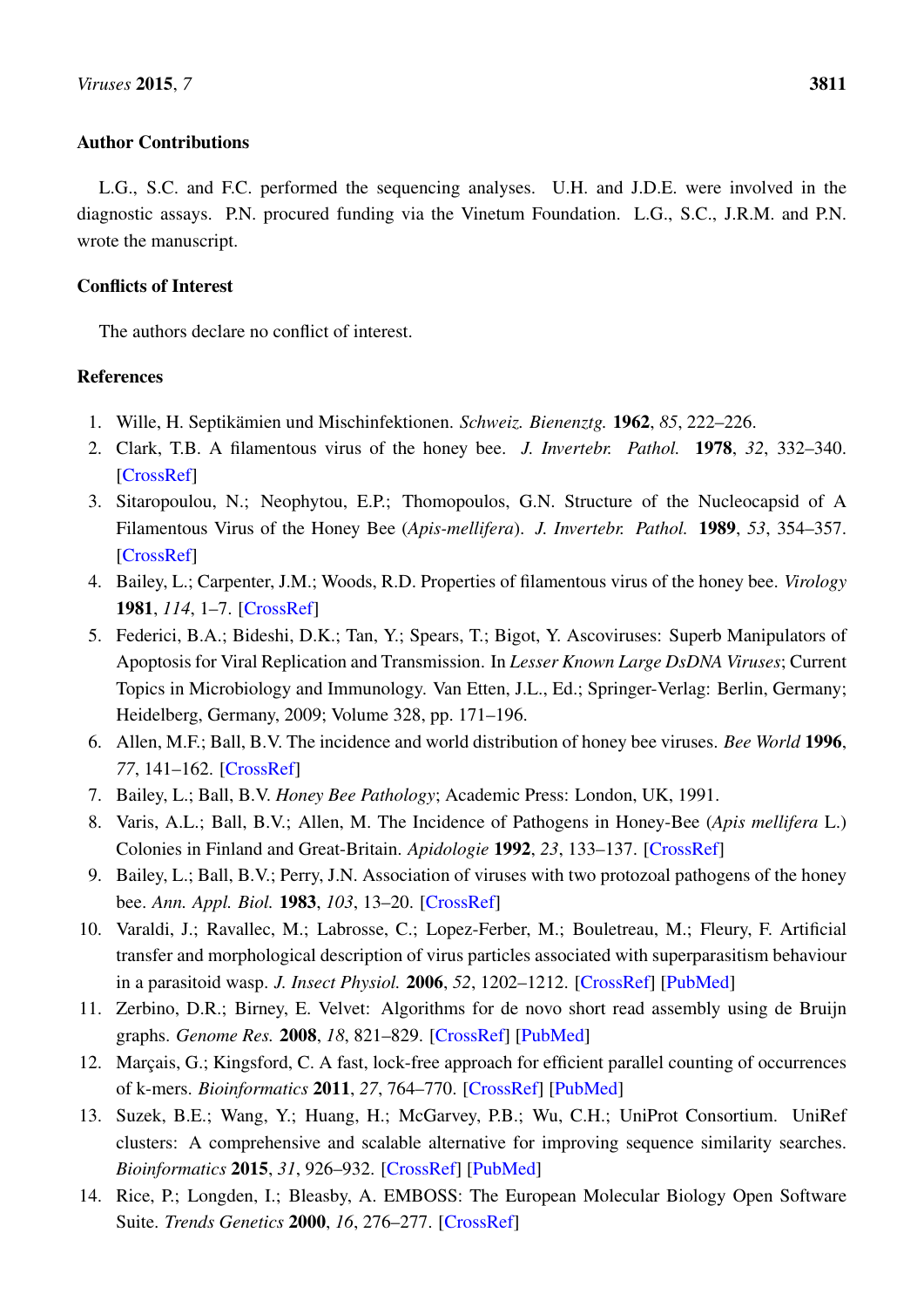- <span id="page-14-0"></span>15. Bocs, S.; Cruveiller, S.; Vallenet, D.; Nuel, G.; Médigue, C. AMIGENE: Annotation of Microbial Genes. *Nucleic Acids Res.* 2003, *13*, 3723–3726. [\[CrossRef\]](http://dx.doi.org/10.1093/nar/gkg590)
- <span id="page-14-1"></span>16. Corpet, F. Multiple sequence alignment with hierarchical clustering. *Nucleic Acids Res.* 1988, *16*, 10881–10890. [\[CrossRef\]](http://dx.doi.org/10.1093/nar/16.22.10881) [\[PubMed\]](http://www.ncbi.nlm.nih.gov/pubmed/2849754)
- <span id="page-14-2"></span>17. Dereeper, A.; Guignon, V.; Blanc, G.; Audic, S.; Buffet, S.; Chevenet, F.; Dufayard, J.F.; Guindon, S.; Lefort, V.; Lescot, M.; *et al*. Phylogeny.fr: Robust phylogenetic analysis for the non-specialist. *Nucleic Acids Res.* 2008, *36*, W465–W469. [\[CrossRef\]](http://dx.doi.org/10.1093/nar/gkn180) [\[PubMed\]](http://www.ncbi.nlm.nih.gov/pubmed/18424797)
- <span id="page-14-3"></span>18. Schultz, J.; Milpetz, F.; Bork, P.; Ponting, C.P. SMART, a simple modular architecture research tool: Identification of signaling domains. *Proc. Natl. Acad. Sci. USA* 1998, *95*, 5857–5864. [\[CrossRef\]](http://dx.doi.org/10.1073/pnas.95.11.5857) [\[PubMed\]](http://www.ncbi.nlm.nih.gov/pubmed/9600884)
- <span id="page-14-4"></span>19. Carver, T.; Thomson, N.; Bleasby, A.; Berriman, M.; Parkhill, J. DNAPlotter: Circular and linear interactive genome visualization. *Bioinformatics (Oxford, England)* 2009, *25*, 119–120. [\[CrossRef\]](http://dx.doi.org/10.1093/bioinformatics/btn578) [\[PubMed\]](http://www.ncbi.nlm.nih.gov/pubmed/18990721)
- <span id="page-14-5"></span>20. Cornman, R.S.; Schatz, M.C.; Spencer, J.; Chen, Y.P.; Pettis, J.; Hunt, G.; Bourgeois, L.; Elsik, C.; Anderson, D.; Grozinger, C.M.; *et al*. Genomic survey of the ectoparasitic mite *Varroa destructor*, a major pest of the honey bee *Apis mellifera*. *BMC Genomics* 2010, *11*, e602. [\[CrossRef\]](http://dx.doi.org/10.1186/1471-2164-11-602) [\[PubMed\]](http://www.ncbi.nlm.nih.gov/pubmed/20973996)
- <span id="page-14-6"></span>21. Chevreux, B.; Pfisterer, T.; Drescher, B.; Driesel, A.J.; Müller, W.E.G.; Wetter, T.; Suhail, S. Using the miraEST Assembler for Reliable and Automated mRNA Transcript Assembly and SNP Detection in Sequenced ESTs. *Genome Res.* 2004, *14*, 1147–1159. [\[CrossRef\]](http://dx.doi.org/10.1101/gr.1917404) [\[PubMed\]](http://www.ncbi.nlm.nih.gov/pubmed/15140833)
- <span id="page-14-7"></span>22. Li, H.; Handsaker, B.; Wysoker, A.; Fennell, T.; Ruan, J.; Homer, N.; Marth, G.; Abecasis, G.; Durbin, R.; 1000 Genome Project Data Processing Subgroup. The Sequence Alignment/Map format and SAMtools. *Bioinformatics* 2009, *25*, 2078–2079. [\[CrossRef\]](http://dx.doi.org/10.1093/bioinformatics/btp352) [\[PubMed\]](http://www.ncbi.nlm.nih.gov/pubmed/19505943)
- <span id="page-14-8"></span>23. Picard, A Set of Tools (in Java) for Working with Next Generation Sequencing Data in the BAM (http://samtools.sourceforge.net) Format. Available online: http://broadinstitute.github.io/picard/ (accessed on 7 July 2015).
- <span id="page-14-9"></span>24. Carreck, N.L.; Andree, M.; Brent, C.S.; Cox-Foster, D.; Dade, H.A.; Ellis, J.D.; Hatjina, F.; van Engelsdorp, D. Standard methods for *Apis mellifera* anatomy and dissection. *J. Apic. Res.* 2013, *52*. [\[CrossRef\]](http://dx.doi.org/10.3896/IBRA.1.52.4.03)
- <span id="page-14-10"></span>25. Gauthier, L.; Ravallec, M.; Tournaire, M.; Cousserans, F.; Bergoin, M.; Dainat, B.; de Miranda, J.R. Viruses associated with ovarian degeneration in *Apis mellifera* L. queens. *PLoS ONE* 2011, *6*, e16217. [\[CrossRef\]](http://dx.doi.org/10.1371/journal.pone.0016217) [\[PubMed\]](http://www.ncbi.nlm.nih.gov/pubmed/21283547)
- <span id="page-14-11"></span>26. Claverie, J.M.; Abergel, C.; Ogata, H. Mimivirus. *Curr. Top. Microbiol. Immunol.* 2009, *328*, 89–121. [\[PubMed\]](http://www.ncbi.nlm.nih.gov/pubmed/19216436)
- <span id="page-14-12"></span>27. Van Hulten, M.C.W.; Witteveldt, J.; Peters, S.; Kloosterboer, N.; Tarchini, R.; Fiers, M.; Sandbrink, H.; Klein Lankhorst, R.; Vlak, J.M. The white spot syndrome virus DNA genome sequence. *Virology* 2001, *286*, 7–22. [\[CrossRef\]](http://dx.doi.org/10.1006/viro.2001.1002) [\[PubMed\]](http://www.ncbi.nlm.nih.gov/pubmed/11448154)
- <span id="page-14-13"></span>28. Bawden, A.L.; Glassberg, K.J.; Diggans, J.; Shaw, R.; Farmerie, W.; Moyer, R.W. Complete Genomic Sequence of the *Amsacta moorei* Entomopoxvirus: Analysis and Comparison with Other Poxviruses. *Virology* 2000, *274*, 120–139. [\[CrossRef\]](http://dx.doi.org/10.1006/viro.2000.0449) [\[PubMed\]](http://www.ncbi.nlm.nih.gov/pubmed/10936094)
- <span id="page-14-14"></span>29. Thézé, J.; Takatsuka, J.; Li, Z.; Gallais, J.; Doucet, D.; Arif, B.; Nakai, M.; Herniou, E.A. New insights into the evolution of *Entomopoxvirinae* from the complete genome sequences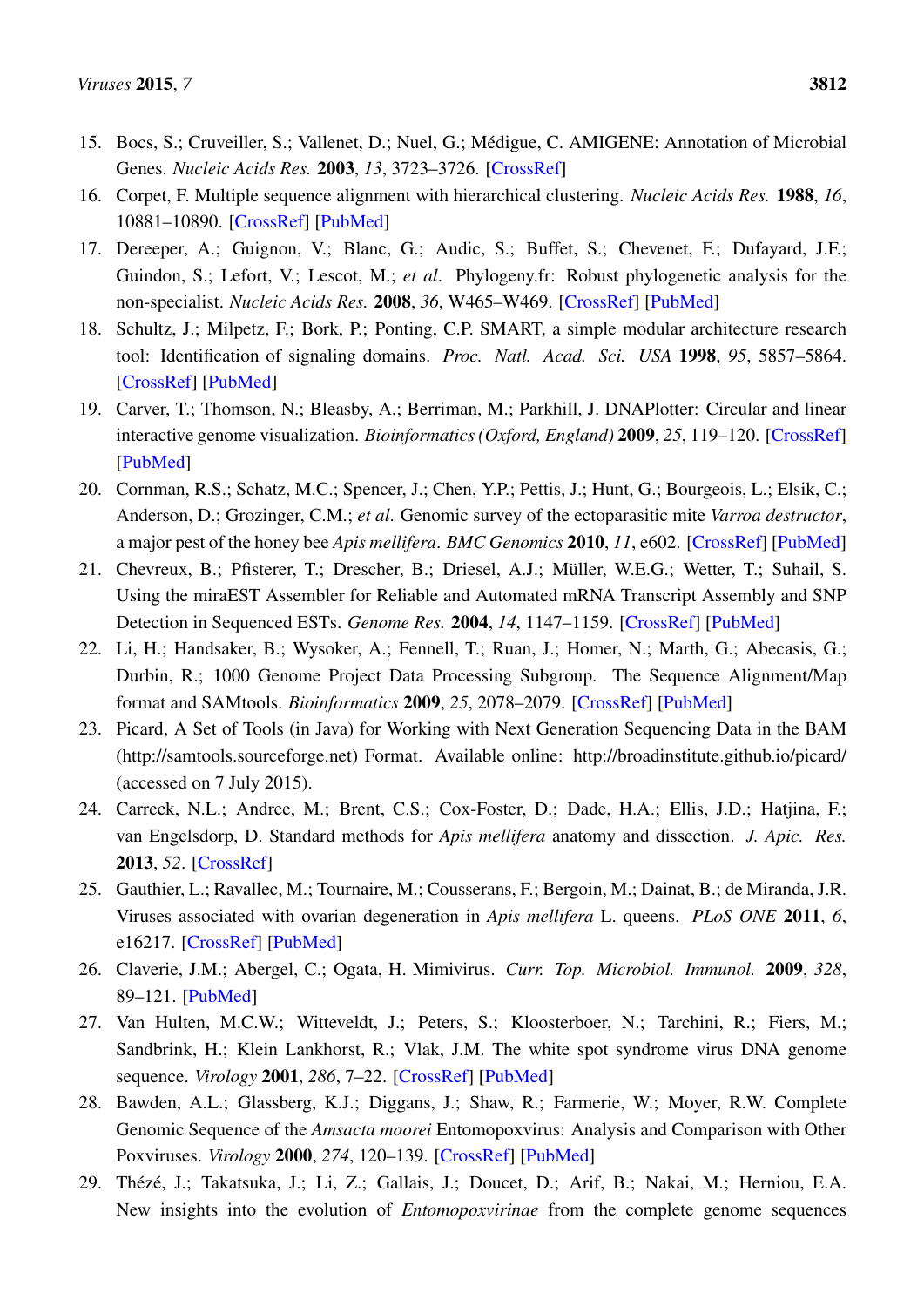of four entomopoxviruses infecting *Adoxophyes honmai*, *Choristoneura biennis*, *Choristoneura rosaceana*, and *Mythimna separata*. *J. Virol.* 2013, *87*, 7992–8003. [\[CrossRef\]](http://dx.doi.org/10.1128/JVI.00453-13) [\[PubMed\]](http://www.ncbi.nlm.nih.gov/pubmed/23678178)

- <span id="page-15-0"></span>30. Desjardins, C.; Eisen, J.A.; Nene, V. New evolutionary frontiers from unusual virus genomes. *Genome Biol.* 2005, *6*, e212. [\[CrossRef\]](http://dx.doi.org/10.1186/gb-2005-6-3-212) [\[PubMed\]](http://www.ncbi.nlm.nih.gov/pubmed/15774035)
- <span id="page-15-1"></span>31. Herniou, E.A.; Arif, B.M.; Becnel, J.J.; Blissard, G.W.; Bonning, B.; Harrison, R.; Jehle, J.A.; Theilmann, D.A.; Vlak, J.M. Baculoviridae. In *Virus Taxonomy*; King, A.M.Q., Adams, M.J., Carstens, E.B., Lefkowitz, E.J., Eds.; Elsevier: Oxford, UK, 2011; pp. 163–174.
- <span id="page-15-2"></span>32. Wang, Y.; Jehle, J.A. Nudiviruses and other large, double-stranded circular DNA viruses of invertebrates: New insights on an old topic. *J. Invertebr. Pathol.* 2009, *101*, 187–193. [\[CrossRef\]](http://dx.doi.org/10.1016/j.jip.2009.03.013) [\[PubMed\]](http://www.ncbi.nlm.nih.gov/pubmed/19460388)
- <span id="page-15-3"></span>33. Jehle, J.A. Nudiviruses: Their biology and genetics. In *Insect Virology*; Asgari, S., Johnson, K.N., Eds.; School of Biological Sciences, The University of Queensland: St Lucia QLD, Australia, 2010; pp. 153–170, 436.
- <span id="page-15-4"></span>34. Lietze, V.U.; Abd-Alla, A.M.; Vreysen, M.J.; Geden, C.J.; Boucias, D.G. Salivary gland hypertrophy viruses: A novel group of insect pathogenic viruses. *Annu. Rev. Entomol.* 2011, *56*, 63–80. [\[CrossRef\]](http://dx.doi.org/10.1146/annurev-ento-120709-144841) [\[PubMed\]](http://www.ncbi.nlm.nih.gov/pubmed/20662722)
- <span id="page-15-5"></span>35. Jehle, J.A.; Abd-Alla, A.M.; Wang, Y. Phylogeny and evolution of Hytrosaviridae. *J. Invertebr. Pathol.* 2013, *112*, S62–S67. [\[CrossRef\]](http://dx.doi.org/10.1016/j.jip.2012.07.015) [\[PubMed\]](http://www.ncbi.nlm.nih.gov/pubmed/22841640)
- <span id="page-15-6"></span>36. Espagne, E.; Dupuy, C.; Huguet, E.; Cattolico, L.; Provost, B.; Martins, N.; Poirie, M.; Periquet, G.; Drezen, J.M. Genome sequence of a polydnavirus: Insights into symbiotic virus evolution. *Science* 2004, *306*, 286–289. [\[CrossRef\]](http://dx.doi.org/10.1126/science.1103066) [\[PubMed\]](http://www.ncbi.nlm.nih.gov/pubmed/15472078)
- <span id="page-15-12"></span>37. Bézier, A.; Herbinière, J.; Lanzrein, B.; Drezen, J.M. Polydnavirus hidden face: The genes producing virus particles of parasitic wasps. *J. Invertebr. Pathol.* 2009, *101*, 194–203. [\[CrossRef\]](http://dx.doi.org/10.1016/j.jip.2009.04.006) [\[PubMed\]](http://www.ncbi.nlm.nih.gov/pubmed/19460382)
- <span id="page-15-7"></span>38. Wetterwald, C.; Roth, T.; Kaeslin, M.; Annaheim, M.; Wespi, G.; Heller, M.; Mäser, P.; Roditi, I.; Pfister-Wilhelm, R.; Bézier, A.; *et al*. Identification of bracovirus particle proteins and analysis of their transcript levels at the stage of virion formation. *J. Gen. Virol.* 2010, *91*, 2610–2619. [\[CrossRef\]](http://dx.doi.org/10.1099/vir.0.022699-0) [\[PubMed\]](http://www.ncbi.nlm.nih.gov/pubmed/20554796)
- <span id="page-15-8"></span>39. Perera, S.; Zhen, L.; Pavlik, L.; Arif, B. Entomopoxviruses. In *Insect Virology*; Asgari, S., Johnson, K.N., Eds.; School of Biological Sciences, The University of Queensland: St Lucia QLD, Australia, 2010; pp. 83–102, 436.
- <span id="page-15-9"></span>40. Bideshi, D.K.; Renault, S.; Stasiak, K.; Federici, B.A.; Bigot, Y. Phylogenetic analysis and possible function of bro-like genes, a multigene family widespread among large double-stranded DNA viruses of invertebrates and bacteria. *J. Gen. Virol.* 2003, *84*, 2531–2544. [\[CrossRef\]](http://dx.doi.org/10.1099/vir.0.19256-0) [\[PubMed\]](http://www.ncbi.nlm.nih.gov/pubmed/12917475)
- <span id="page-15-10"></span>41. Thézé, J.; Takatsuka, J.; Nakai, M.; Arif, B.; Herniou, E.A. Gene acquisition convergence between entomopoxviruses and baculoviruses. *Viruses* 2015, *13*, 1960–1974. [\[CrossRef\]](http://dx.doi.org/10.3390/v7041960) [\[PubMed\]](http://www.ncbi.nlm.nih.gov/pubmed/25871928)
- <span id="page-15-11"></span>42. Ishimwe, E.; Hodgson, J.J.; Clem, R.J.; Passarelli, A.L. Reaching the melting point: Degradative enzymes and protease inhibitors involved in baculovirus infection and dissemination. *Virology* 2015, *479C–480C*, 637–649. [\[CrossRef\]](http://dx.doi.org/10.1016/j.virol.2015.01.027) [\[PubMed\]](http://www.ncbi.nlm.nih.gov/pubmed/25724418)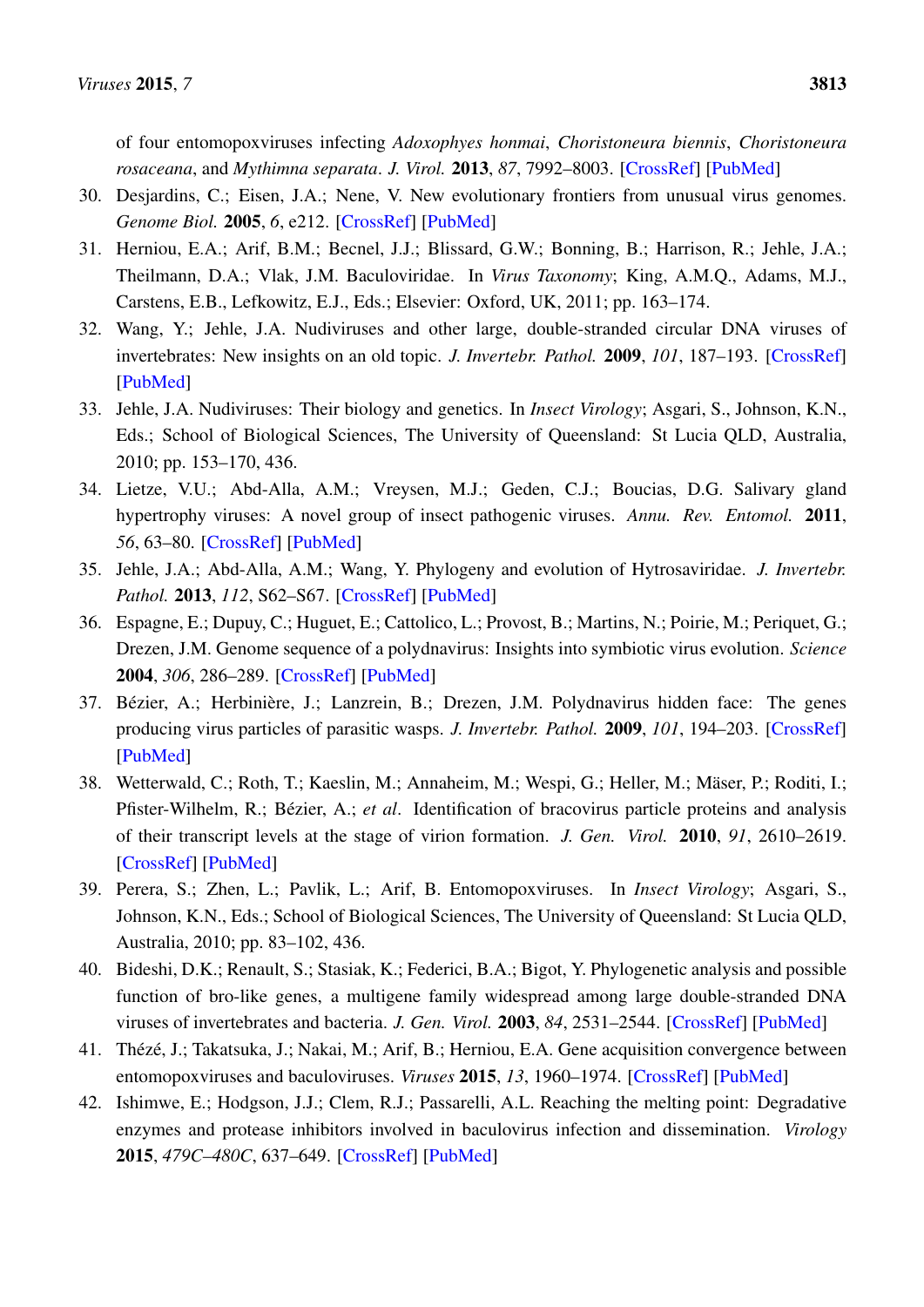- <span id="page-16-0"></span>43. Xu, J.; Hukuhara, T. Enhanced infection of a nuclear polyhedrosis virus in larvae of the armyworm, *Pseudaletia separata*, by a factor in the spheroids of an entomopoxvirus. *J. Invertebr. Pathol.* 1992, *60*, 259–264. [\[CrossRef\]](http://dx.doi.org/10.1016/0022-2011(92)90007-Q)
- <span id="page-16-1"></span>44. Mitsuhashi, W.; Kawakita, H.; Murakami, R.; Takemoto, Y.; Saiki, T.; Miyamoto, K.; Wada, S. Spindles of an entomopoxvirus facilitate its infection of the host insect by disrupting the peritrophic membrane. *J. Virol.* 2007, *81*, 4235–4243. [\[CrossRef\]](http://dx.doi.org/10.1128/JVI.02300-06) [\[PubMed\]](http://www.ncbi.nlm.nih.gov/pubmed/17251284)
- <span id="page-16-2"></span>45. Garcia-Gonzalez, E.; Poppinga, L.; Funfhaus, A.; Hertlein, G.; Hedtke, K.; Jakubowska, A.; Genersch, E. Paenibacillus larvae Chitin-Degrading Protein PlCBP49 Is a Key Virulence Factor in American Foulbrood of Honey Bees. *PLoS Pathog.* 2014, *10*, e7. [\[CrossRef\]](http://dx.doi.org/10.1371/journal.ppat.1004284) [\[PubMed\]](http://www.ncbi.nlm.nih.gov/pubmed/25080221)
- <span id="page-16-3"></span>46. Liu, Y.; Cui, Z.; Shi, G.; Luo, D.; Wang, S.; Wang, C. PtPLC, a pacifastin-related inhibitor involved in antibacterial defense and prophenoloxidase cascade of the swimming crab *Portunus trituberculatus*. *Fish Shellfish Immunol.* 2015, *43*, 36–42. [\[CrossRef\]](http://dx.doi.org/10.1016/j.fsi.2014.12.017) [\[PubMed\]](http://www.ncbi.nlm.nih.gov/pubmed/25542376)
- <span id="page-16-4"></span>47. Breugelmans, B.; Simonet, G.; van Hoef, V.; van Soest, S.; Vanden Broeck, J. Identification, distribution and molecular evolution of the pacifastin gene family in Metazoa. *BMC Evol. Biol.* 2009, *9*, e97. [\[CrossRef\]](http://dx.doi.org/10.1186/1471-2148-9-97) [\[PubMed\]](http://www.ncbi.nlm.nih.gov/pubmed/19435517)
- <span id="page-16-5"></span>48. Antunez, K.; Arredondo, D.; Anido, M.; Zunino, P. Metalloprotease production by *Paenibacillus larvae* during the infection of honeybee larvae. *Microbiology* 2011, *157*, 1474–1480. [\[CrossRef\]](http://dx.doi.org/10.1099/mic.0.044321-0) [\[PubMed\]](http://www.ncbi.nlm.nih.gov/pubmed/21330433)
- <span id="page-16-6"></span>49. Greber, U.F.; Way, M. A superhighway to virus infection. *Cell* 2006, *124*, 741–754. [\[CrossRef\]](http://dx.doi.org/10.1016/j.cell.2006.02.018) [\[PubMed\]](http://www.ncbi.nlm.nih.gov/pubmed/16497585)
- <span id="page-16-7"></span>50. Marsh, M.; Helenius, A. Virus entry: Open sesame. *Cell* 2006, *124*, 729–740. [\[CrossRef\]](http://dx.doi.org/10.1016/j.cell.2006.02.007) [\[PubMed\]](http://www.ncbi.nlm.nih.gov/pubmed/16497584)
- <span id="page-16-8"></span>51. Bézier, A.; Louis, F.; Jancek, S.; Periquet, G.; Thézé, J.; Gyapay, G.; Musset, K.; Lesobre, J.; Lenoble, P.; Dupuy, C.; *et al*. Functional endogenous viral elements in the genome of the parasitoid wasp *Cotesia congregata*: Insights into the evolutionary dynamics of bracoviruses. *Phil. Trans. R. Soc. Lond. B Biol. Sci.* 2013, *368*, e20130047. [\[CrossRef\]](http://dx.doi.org/10.1098/rstb.2013.0047) [\[PubMed\]](http://www.ncbi.nlm.nih.gov/pubmed/23938757)
- <span id="page-16-9"></span>52. Choi, J.K.; Ishido, S.; Jung, J.U. The collagen repeat sequence is a determinant of the degree of herpesvirus saimiri STP transforming activity. *J. Virol.* 2000, *74*, 8102–8110. [\[CrossRef\]](http://dx.doi.org/10.1128/JVI.74.17.8102-8110.2000) [\[PubMed\]](http://www.ncbi.nlm.nih.gov/pubmed/10933720)
- <span id="page-16-10"></span>53. Shah, N.; Hülsmeier, A.J.; Hochhold, N.; Neidhart, M.; Gay, S.; Hennet, T. Exposure to mimivirus collagen promotes arthritis. *J. Virol.* 2014, *88*, 838–845. [\[CrossRef\]](http://dx.doi.org/10.1128/JVI.03141-13) [\[PubMed\]](http://www.ncbi.nlm.nih.gov/pubmed/24173233)
- <span id="page-16-11"></span>54. Desjardins, C.A.; Gundersen-Rindal, D.E.; Hostetler, J.B.; Tallon, L.J.; Fadrosh, D.W.; Fuester, R.W.; Pedroni, M.J.; Haas, B.J.; Schatz, M.C.; Jones, K.M.; *et al*. Comparative genomics of mutualistic viruses of *Glyptapanteles* parasitic wasps. *Genome Biol.* 2008, *9*, eR183. [\[CrossRef\]](http://dx.doi.org/10.1186/gb-2008-9-12-r183) [\[PubMed\]](http://www.ncbi.nlm.nih.gov/pubmed/19116010)
- <span id="page-16-12"></span>55. Drezen, J.M.; Bézier, A.; Lesobre, J.; Huguet, E.; Cattolico, L.; Periquet, G.; Dupuy, C. The few virus-like genes of *Cotesia congregata* bracovirus. *Arch. Insect Biochem. Physiol.* 2006, *61*, 110–122. [\[CrossRef\]](http://dx.doi.org/10.1002/arch.20108) [\[PubMed\]](http://www.ncbi.nlm.nih.gov/pubmed/16482582)
- <span id="page-16-13"></span>56. Afonso, C.L.; Tulman, E.R.; Lu, Z.; Oma, E.; Kutish, G.F.; Rock, D.L. The genome of *Melanoplus sanguinipes* entomopoxvirus. *J. Virol.* 1999, *73*, 533–552. [\[PubMed\]](http://www.ncbi.nlm.nih.gov/pubmed/9847359)